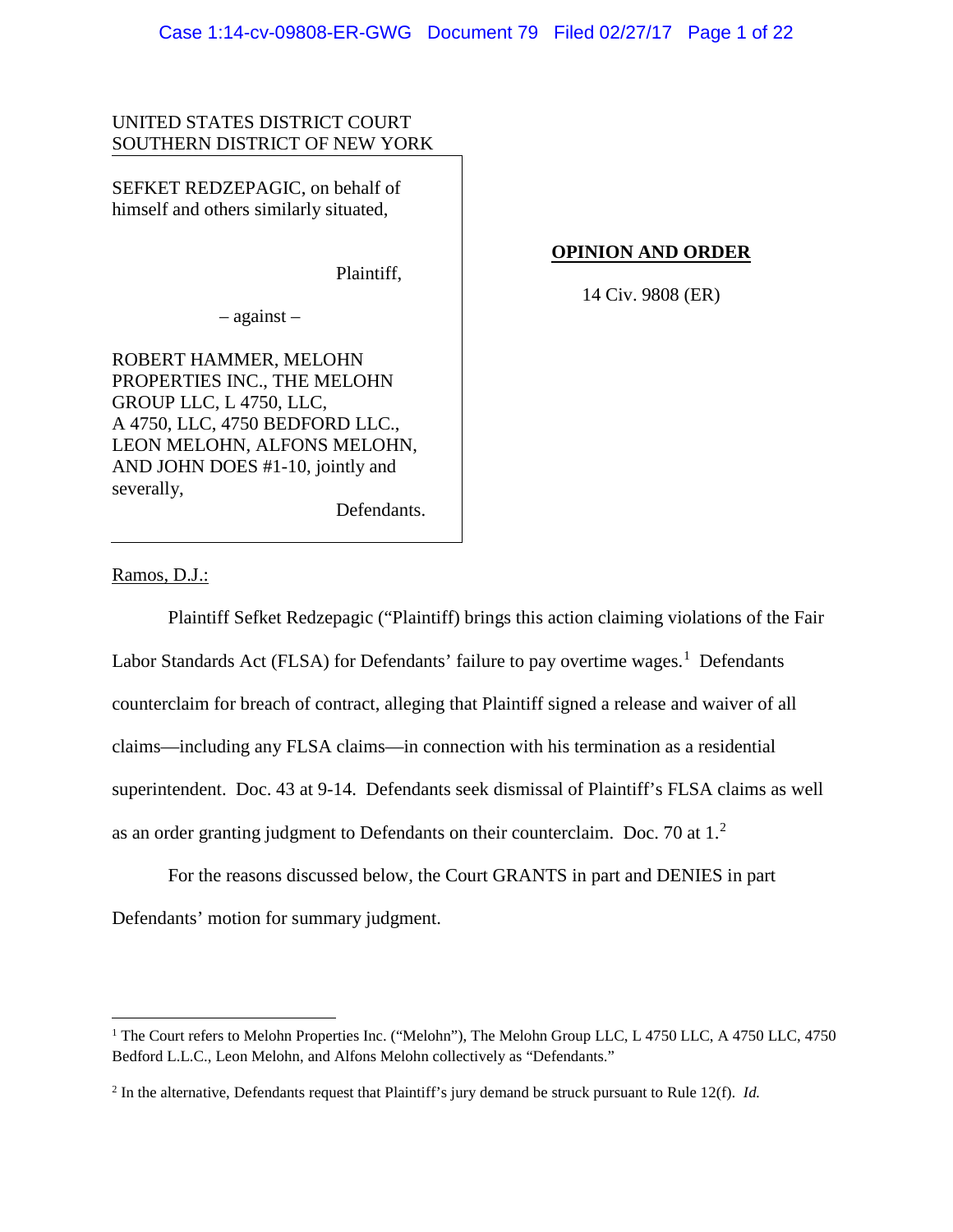### **I. BACKGROUND**

Plaintiff was employed by Melohn Properties, Inc. ("Melohn") as the superintendent of a residential building located at 4750 Bedford Avenue, Brooklyn, New York from January 1, 1993 until July 2, 2014. Defendants' Rule 56.1 Statement ("Defs.' 56.1 Stmt.") (Doc. 71) ¶ 1. During the period from 2012-2014, the managing agent at the building was Andrew Melohn. *Id.* ¶ 9. Prior to Andrew Melohn, the managing agent was Robert Hammer. *Id.* ¶ 10.

Plaintiff and other employees who worked at the building were covered by a collective bargaining agreement ("CBA") entered into between Melohn and Local 2 of the Building Service Employees & Factory Workers. *Id.* ¶ 14. Under the terms of the CBA, Plaintiff received a number of benefits, including the payment of overtime as follows:

The standard workweek shall be (40) hours consisting of five (5) consecutive workdays of eight (8) hours per day. Any hour worked in excess of eight (8) hours per day or forty (40) hours in a week shall be paid at the rate one and one half the hourly rate.

*Id.* If 15 (citing Melohn Affidavit I 13; Exhibit 26 at 1). The CBA also contained provisions related to holiday overtime and vacation. Plaintiff's regular work hours were from 9:00 a.m. to 5:00 p.m. Monday to Friday. *Id.* ¶ 86. He was also required to respond to emergencies during his off-hours. *Id.* ¶¶ 16-18, 20 (citing Melohn Affidavit ¶ 13; Exhibit 26 at 10) ("In all other respects, the present practice of the building with regard to the duties of the superintendent shall be continued, and, as heretofore, the superintendent shall take care of all emergencies."). Plaintiff, as superintendent, received a rent-free apartment, free utilities, and a free parking spot.

*Id.* ¶ 21.

Each week Plaintiff submitted a report to Melohn's Assistant Controller, Joseph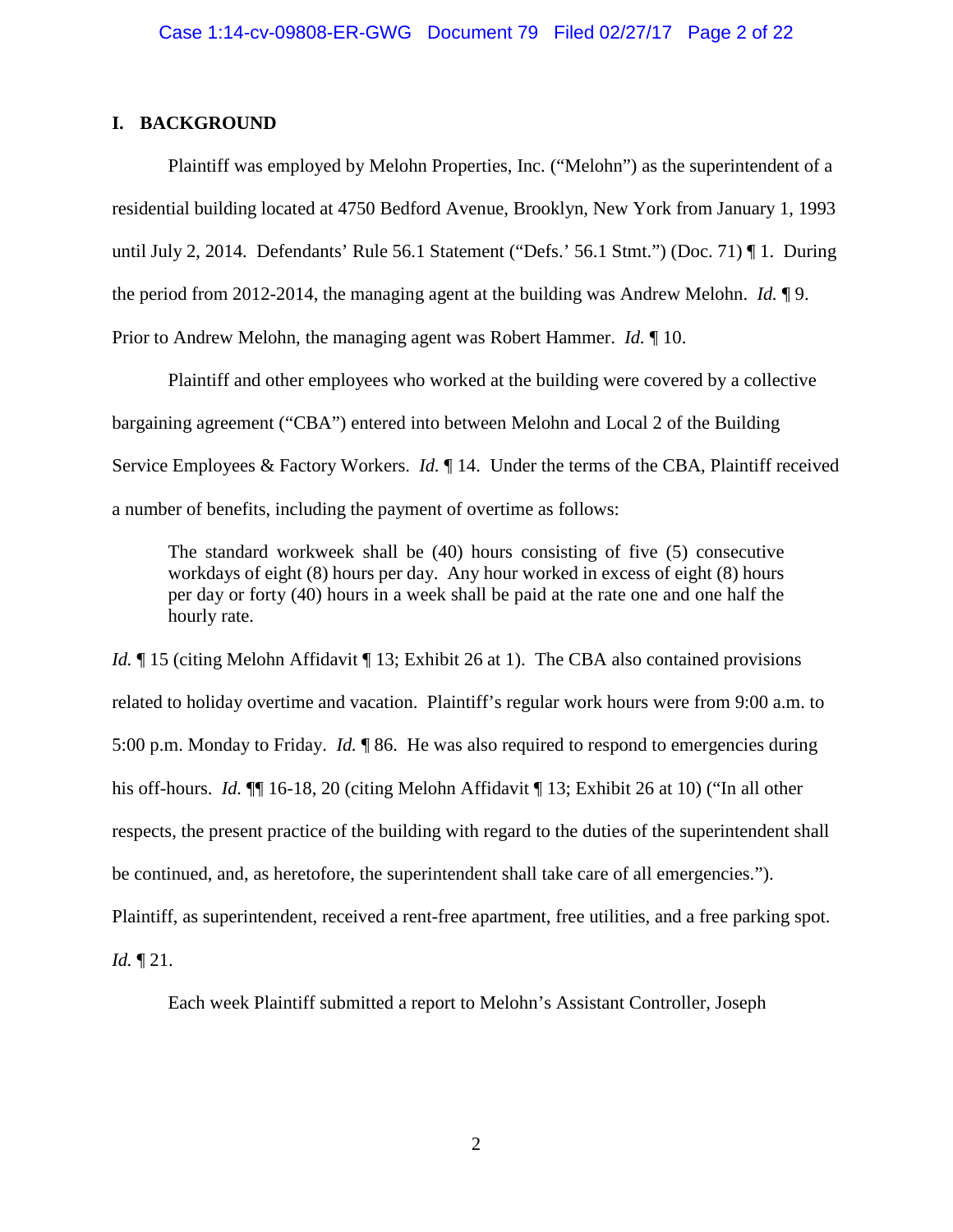#### Case 1:14-cv-09808-ER-GWG Document 79 Filed 02/27/17 Page 3 of 22

Gottlieb, which set forth the hours that he and the other employees worked. *Id.* 1 [3](#page-2-0)3.<sup>3</sup> Plaintiff avers that during the period from 2011 to the end of his employment in 2014, he worked between four and fifteen overtime hours each week. Affidavit of Sefket Redzepagic ("Pl. Aff.") (Doc. 73, Ex. 1)  $\P$  5. However, he did not report the overtime hours that he worked on most of the timesheets he submitted. Defs.' 56.1 Stmt. ¶¶ 36-37. Plaintiff states that he was directed by Defendants to report only 40 hours of work each week regardless of the number of hours he actually worked, unless he received advance approval for certain projects. Pl. Aff. ¶ 8. Additionally, on several occasions between January 2012 and June 2014, Plaintiff texted Andrew Melohn regarding overtime hours he put in to do additional work on the premises. Defs.' 56.1 Stmt. ¶¶ 52-53; *see also* Affidavit of Mark N. Reinharz, Exhibit 1 (Doc. 69-6–69-10) ("Text Messages").<sup>[4](#page-2-1)</sup> All of the information regarding the repairs Plaintiff performed were kept on worksheets, which Plaintiff kept in his office. Defs.' 56.1 Stmt. ¶ 114. However, a new owner, ABRO, purchased the building in July 2014, and in September 2014, ABRO discarded the worksheets. *Id.* ¶¶ 78, 83.

After the sale of the building, ABRO advised the employees that they would not be retained. *Id.* ¶ 151. The union immediately filed an unfair labor practice charge against ABRO with the National Labor Relations Board. *Id.* ¶ 156. On July 3, 2014, ABRO provided Plaintiff with a written offer of \$50,000 to leave the building and cease employment, and Plaintiff subsequently made a counter offer of \$100,000. *Id.* ¶¶ 157, 159. During this time period,

<span id="page-2-0"></span><sup>&</sup>lt;sup>3</sup> Based on the record before the Court, it appears these payroll sheets were only used and submitted between 2010 and 2014. *See* Affidavit of Sefket Redzepagic ("Pl. Aff.") (Doc. 73, Ex. 1) ¶ 8.

<span id="page-2-1"></span><sup>4</sup> Plaintiff no longer has any text messages between himself and Melohn because he transferred his phone to his wife and everything on the phone was deleted. *Id.* ¶¶ 65-69. This occurred after the litigation commenced. *Id.* The text messages in the record were provided by Andrew Melohn, and he states that he preserved all of the text message communications he had with Plaintiff. *See* Affidavit of Andrew Melohn ("Melohn Affidavit") (Doc. 69-1) ¶ 34.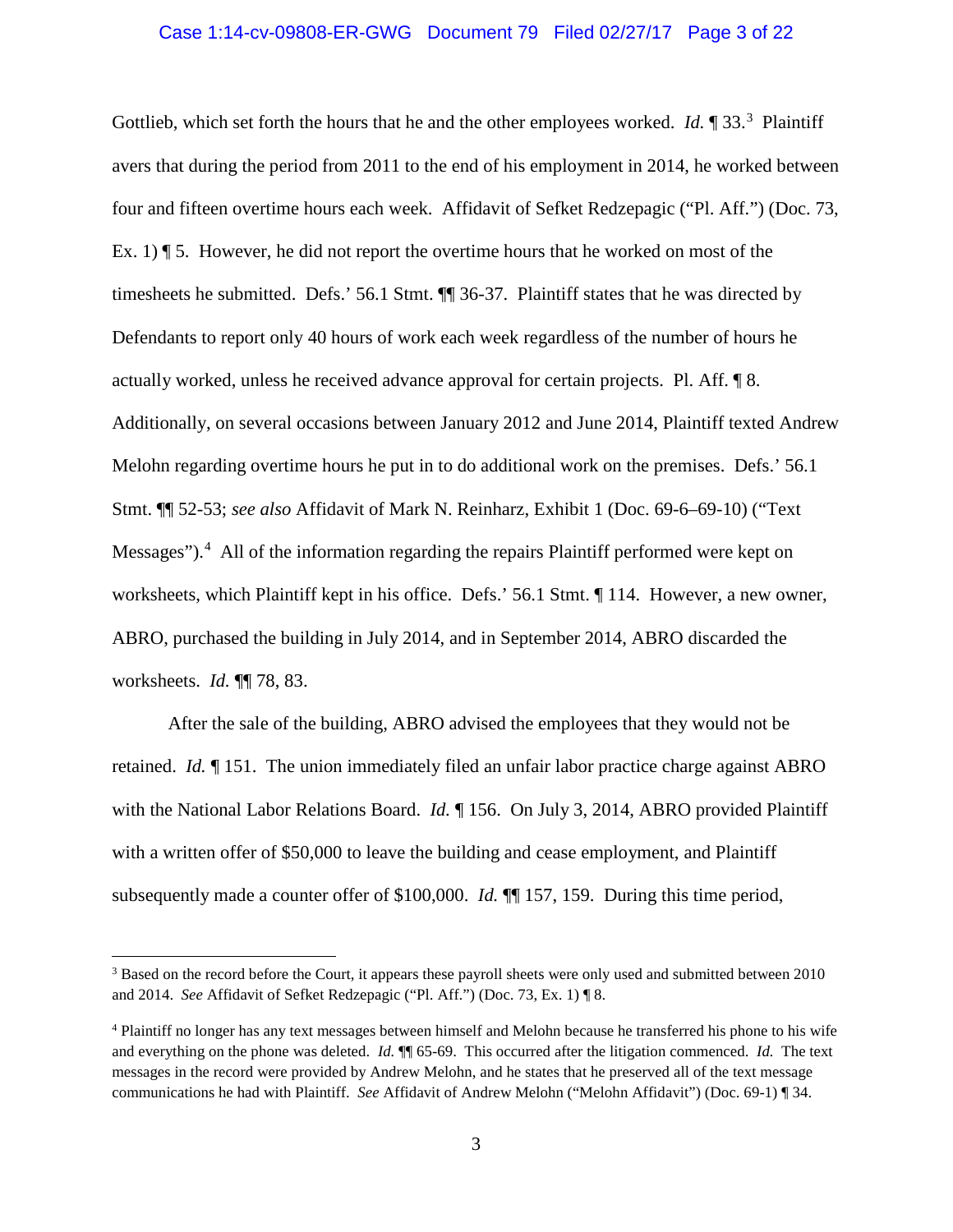### Case 1:14-cv-09808-ER-GWG Document 79 Filed 02/27/17 Page 4 of 22

Plaintiff spoke with the union, which advised him that he should not accept the offer. *Id.* ¶ 162.

On or about July 10, 2014, Plaintiff advised his union representative that he was offered \$75,000

to leave his position and that he would also receive unemployment benefits. *Id.* ¶¶ 164. Plaintiff

ultimately accepted the \$75,000 offer. *Id.* ¶ 168.

On September 3, 2014, Plaintiff signed a severance agreement ("Agreement") with

ABRO that included a release of all claims against both ABRO and Melohn, including claims

under the New York Labor Law and the Fair Labor Standards Act. *Id.* ¶ 170. Section Five of

the Agreement provides:

In consideration of ABRO's payment of the Settlement Payments as well as its agreement to permit the Employee to continue to occupy the Unit to the date specified ... the Employee ... does fully and forever release and discharge ABRO MANAGEMENT, INC, 4750 REALTY LLC, and MELOHN PROPERTIES, including its and their past and present members, officers, directors, partners, agents, representatives, employees, attorneys, successors, and assigns … from any and all actions, claims, demands, losses, expenses, obligations, and liabilities related to any conduct or activity occurring before the Effective Date hereof, including but not limited to … those pursuant to the Fair Labor Standards Act of 1938, as amended and the New York Labor Law, and any other claim for compensation for work, labor, or services …

Agreement at 4-[5](#page-3-0).<sup>5</sup> Although the release provision purports to cover Melohn, the prior owner,

and its employees, neither Melohn nor its employees were involved in the negotiation of the

Agreement between Plaintiff and ABRO. Defs.' 56.1 Stmt. ¶ 179. In fact, Melohn was not

aware of the Agreement until after this litigation began. *Id.* ¶ 180.

Plaintiff understood that he had the right to speak with an attorney prior to signing, *id.* ¶

17; however, he testified that when he asked to take the Agreement to a lawyer for review, the

ABRO representative told Plaintiff, "No, don't worry about it. We have a lawyer. He's going to

<span id="page-3-0"></span><sup>&</sup>lt;sup>5</sup> A copy of the Agreement is included as Exhibit 25 to the Affidavit of Mark N. Reinharz in support of Defendants' summary judgment motion. Doc. 69. Citations to the Agreement refer to the original pagination as it appears on the bottom center of each page.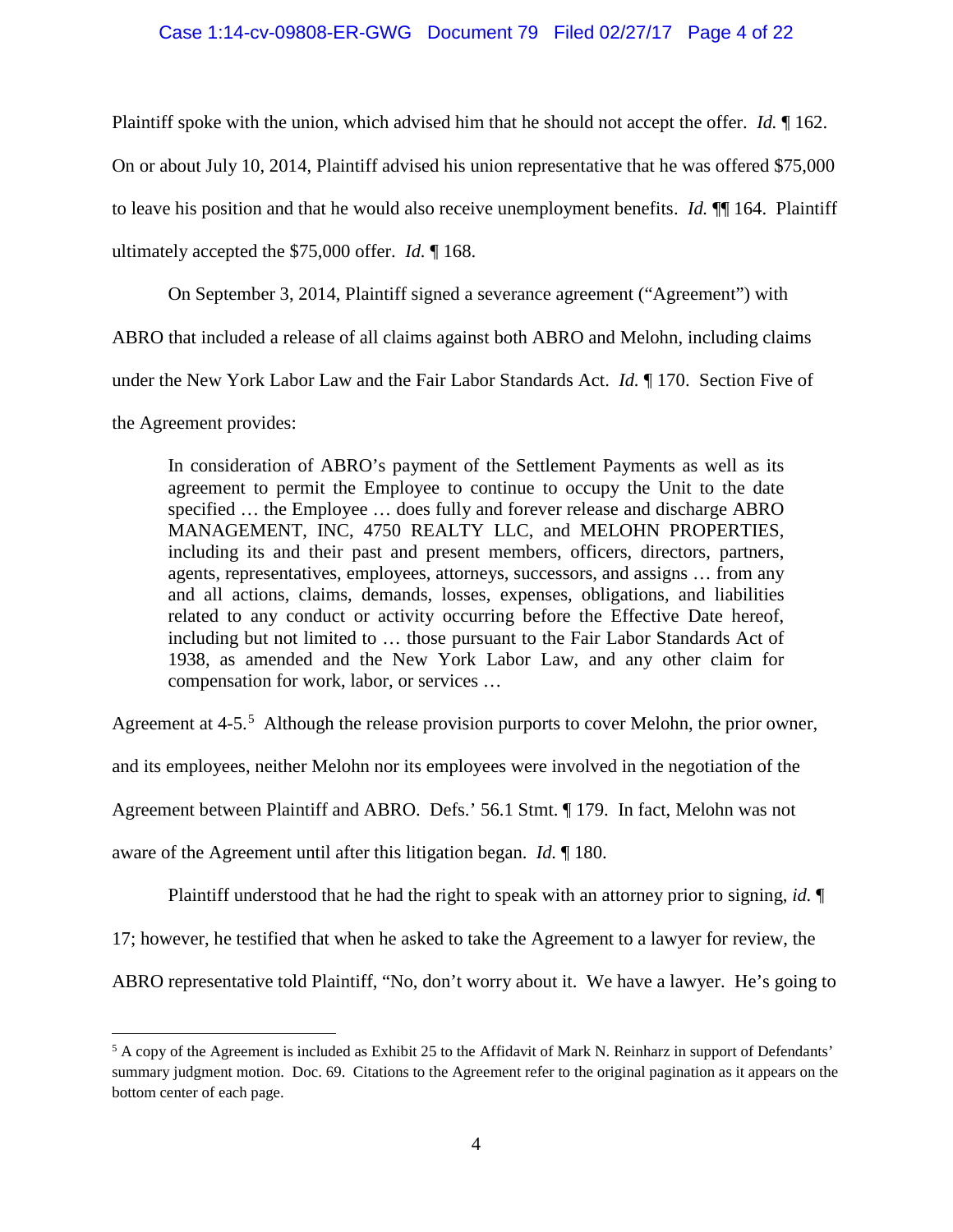#### Case 1:14-cv-09808-ER-GWG Document 79 Filed 02/27/17 Page 5 of 22

do all the paperwork. All you have to do is just sign." Plaintiff's Rule 56.1 Statement ("Pl.'s 56.1 Stmt.") (Doc. 75) ¶ 196. Under the terms of the settlement, Plaintiff was given seven days to revoke the Agreement, but did not do so. *Id.* ¶ 175.

### **II. PROCEDURAL HISTORY**

Plaintiff commenced this lawsuit in December 2014 claiming violations of New York Labor Law (NYLL) and the FLSA. *See* Complaint (Doc 1). His state law claims were later withdrawn, *see* Doc. 31, and Defendants counterclaimed for breach of contract. Doc. 43 at 9-14.

#### **III. LEGAL STANDARD**

Summary judgment is only appropriate where the "materials in the record, including depositions, documents, electronically stored information, affidavits or declarations, stipulations (including those made for purposes of the motion only), admissions, interrogatory answers, [and] other materials" show "that there is no genuine dispute as to any material fact and the movant is entitled to judgment as a matter of law." Fed. R. Civ. P. 56(a), 56(c)(1)(A). "An issue of fact is 'genuine' if the evidence is such that a reasonable jury could return a verdict for the non-moving party." *Senno v. Elmsford Union Free Sch. Dist.*, 812 F. Supp. 2d 454, 467 (S.D.N.Y. 2011) (citing *SCR Joint Venture L.P. v. Warshawsky,* 559 F.3d 133, 137 (2d Cir. 2009)). A fact is "material" if it might affect the outcome of the litigation under the governing law. *Osberg v. Foot Locker, Inc.*, 907 F. Supp. 2d 527, 532 (S.D.N.Y. 2012) (citing *Anderson v. Liberty Lobby*, 477 U.S. 242, 248 (1986)).

The party moving for summary judgment is first responsible for demonstrating the absence of any genuine issue of material fact. *Celotex Corp. v. Catrett*, 477 U.S. 317, 323 (1986); *see also Atl. Mut. Ins. Co. v. CSX Lines, L.L.C.*, 432 F.3d 428, 433 (2d Cir. 2005). "When the burden of proof at trial would fall on the nonmoving party, it ordinarily is sufficient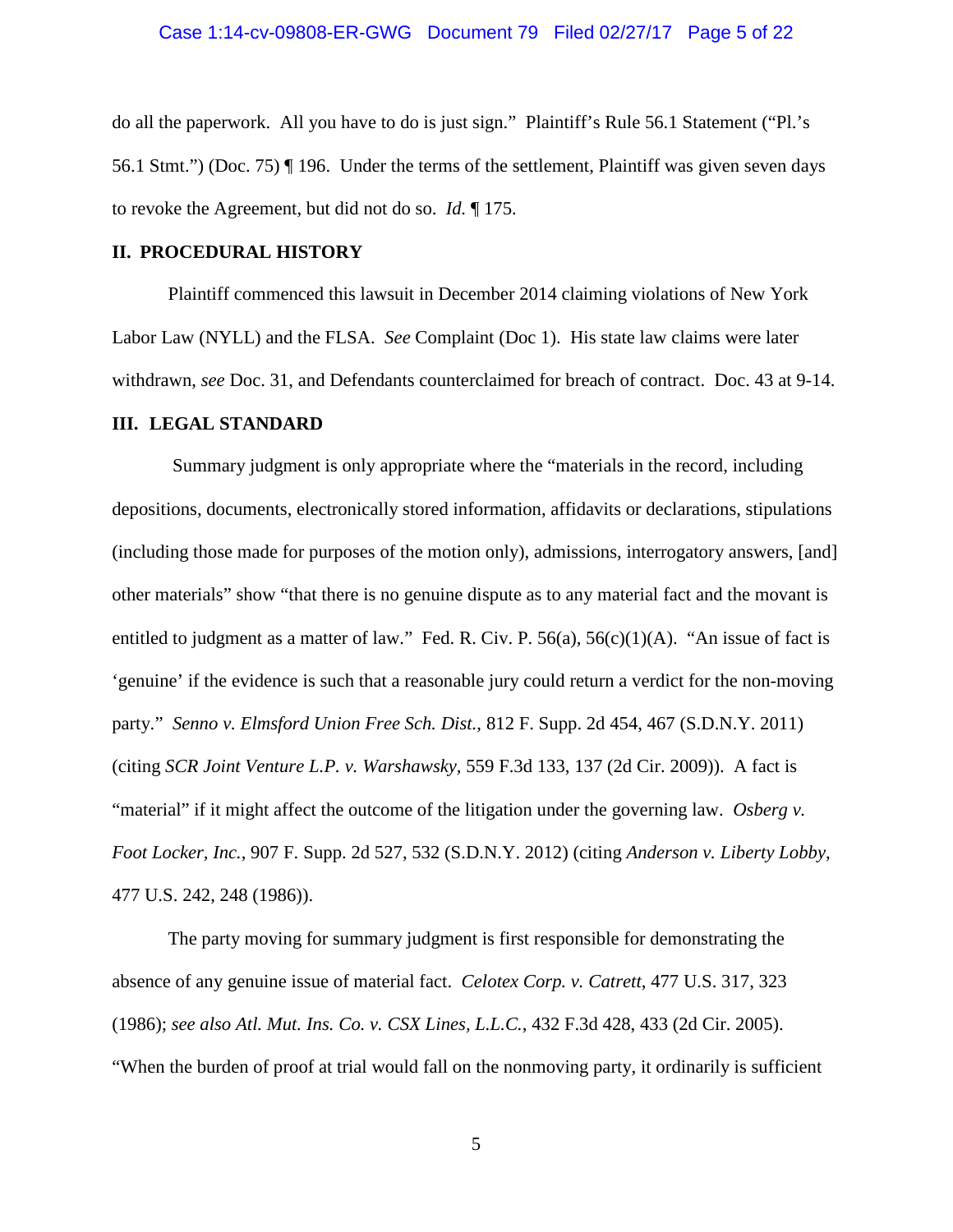#### Case 1:14-cv-09808-ER-GWG Document 79 Filed 02/27/17 Page 6 of 22

for the movant to point to a lack of evidence to go to the trier of fact on an essential element of the nonmovant's claim." *Cordiano v. Metacon Gun Club, Inc.*, 575 F.3d 199, 204 (2d Cir. 2009) (citing *Celotex Corp.*, 477 U.S. at 322-23); *see also* Fed. R. Civ. P. 56(c)(1)(B). The burden then shifts to the non-moving party to come forward with admissible evidence sufficient to support each essential element of the claim, and "designate specific facts showing that there is a genuine issue for trial." *Celotex Corp.*, 477 U.S. at 324 (internal quotation marks omitted); *see also Cordiano*, 575 F.3d at 204.

In deciding a motion for summary judgment, the Court must "'construe the facts in the light most favorable to the non-moving party and must resolve all ambiguities and draw all reasonable inferences against the movant.'" *Brod v. Omya, Inc.,* 653 F.3d 156, 164 (2d Cir. 2011) (quoting *Williams v. R.H. Donnelley, Corp.,* 368 F.3d 123, 126 (2d Cir. 2004)). However, in opposing a motion for summary judgment, the non-moving party may not rely on unsupported assertions, conjecture or surmise. *Goenaga v. March of Dimes Birth Defects Found.*, 51 F.3d 14, 18 (2d Cir. 1995). A motion for summary judgment cannot be defeated on the basis of conclusory assertions, mere denials or unsupported alternative explanations of facts. *Major League Baseball Props., Inc. v. Salvino, Inc.*, 542 F.3d 290, 310 (2d Cir. 2008); *see also Senno*, 812 F. Supp. 2d at 467 (citing *Scotto v. Almenas,* 143 F.3d 105, 114 (2d Cir. 1998)). "The nonmoving party cannot defeat summary judgment by 'simply showing that there is some metaphysical doubt as to the material facts,'" *McClellan v. Smith,* 439 F.3d 137, 144 (2d Cir. 2006) (quoting *Matsushita Elec. Indus. Co. v. Zenith Radio Corp.,* 475 U.S. 574, 586 (1986)), it "must set forth significant, probative evidence on which a reasonable fact-finder could decide in its favor." *Senno*, 812 F. Supp. 2d at 467-68 (citing *Anderson*, 477 U.S. at 256-57).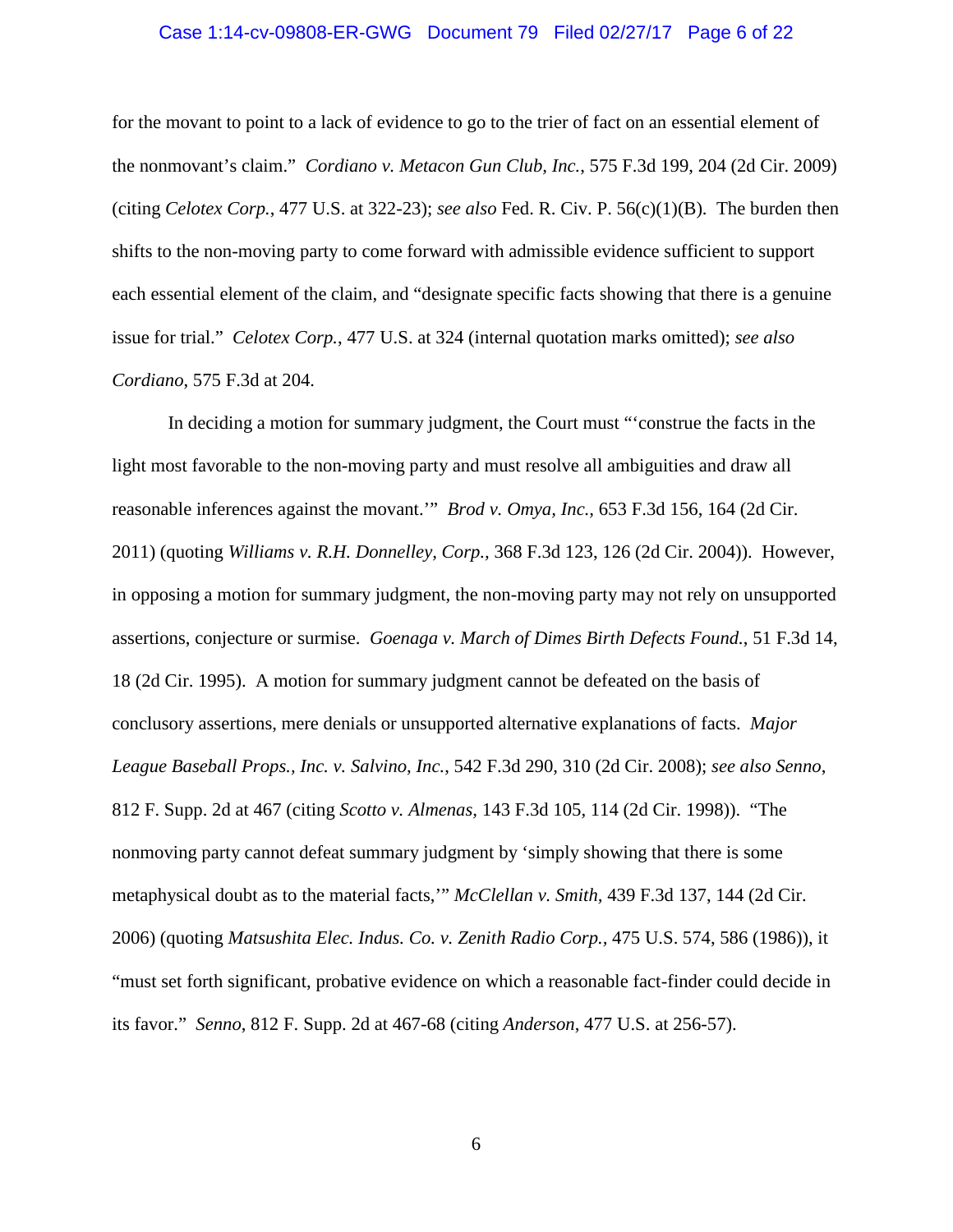#### Case 1:14-cv-09808-ER-GWG Document 79 Filed 02/27/17 Page 7 of 22

"Summary judgment is properly granted when the non-moving party 'fails to make a showing sufficient to establish the existence of an element essential to that party's case, and on which that party will bear the burden of proof at trial.'" *Abramson v. Pataki,* 278 F.3d 93, 101 (2d Cir. 2002) (quoting *Celotex Corp.,* 477 U.S. at 322). In that situation, there can be no genuine dispute as to any material fact, "since a complete failure of proof concerning an essential element of the nonmoving party's case necessarily renders all other facts immaterial." *Celotex Corp.*, 477 U.S. at 322-23.

#### **IV. DISCUSSION**

#### **A. Waiver of Plaintiff's FLSA Claim**

Defendants argue Plaintiff's FLSA claim is barred because he knowingly signed the Agreement in which he released the Defendants of all claims, including specifically those asserted under the FLSA. Doc. 70 at 4-5. The FLSA was designed "to correct and as rapidly as practicable to eliminate" the practice of employers failing to pay their employees proper wages. 29 U.S.C. § 202(b). "The FLSA places strict limits on an employee's ability to waive claims for fear that employers would coerce employees into settlement and waiver." *Armenta v. Dirty Bird Grp.*, LLC, No. 13 Civ. 4603 (WHP), 2014 WL 3344287, at \*1 (S.D.N.Y. June 27, 2014) (internal quotations and citation omitted); *see also Cheeks v. Freeport Pancake House, Inc.*, 796 F.3d 199, 207 (2d Cir. 2015), *cert. denied*, 136 S. Ct. 824, 193 L. Ed. 2d 718 (2016) (noting the FLSA "is a uniquely protective statute" designed "to prevent abuses by unscrupulous employers, and remedy the disparate bargaining power between employers and employees."). "FLSA rights cannot be abridged by contract or otherwise waived because this would 'nullify the purposes' of the statute and thwart the legislative policies it was designed to effectuate." *Barrentine v. Arkansas-Best Freight Sys., Inc*., 450 U.S. 728, 740, 101 S. Ct. 1437, 1445 (1981) (quoting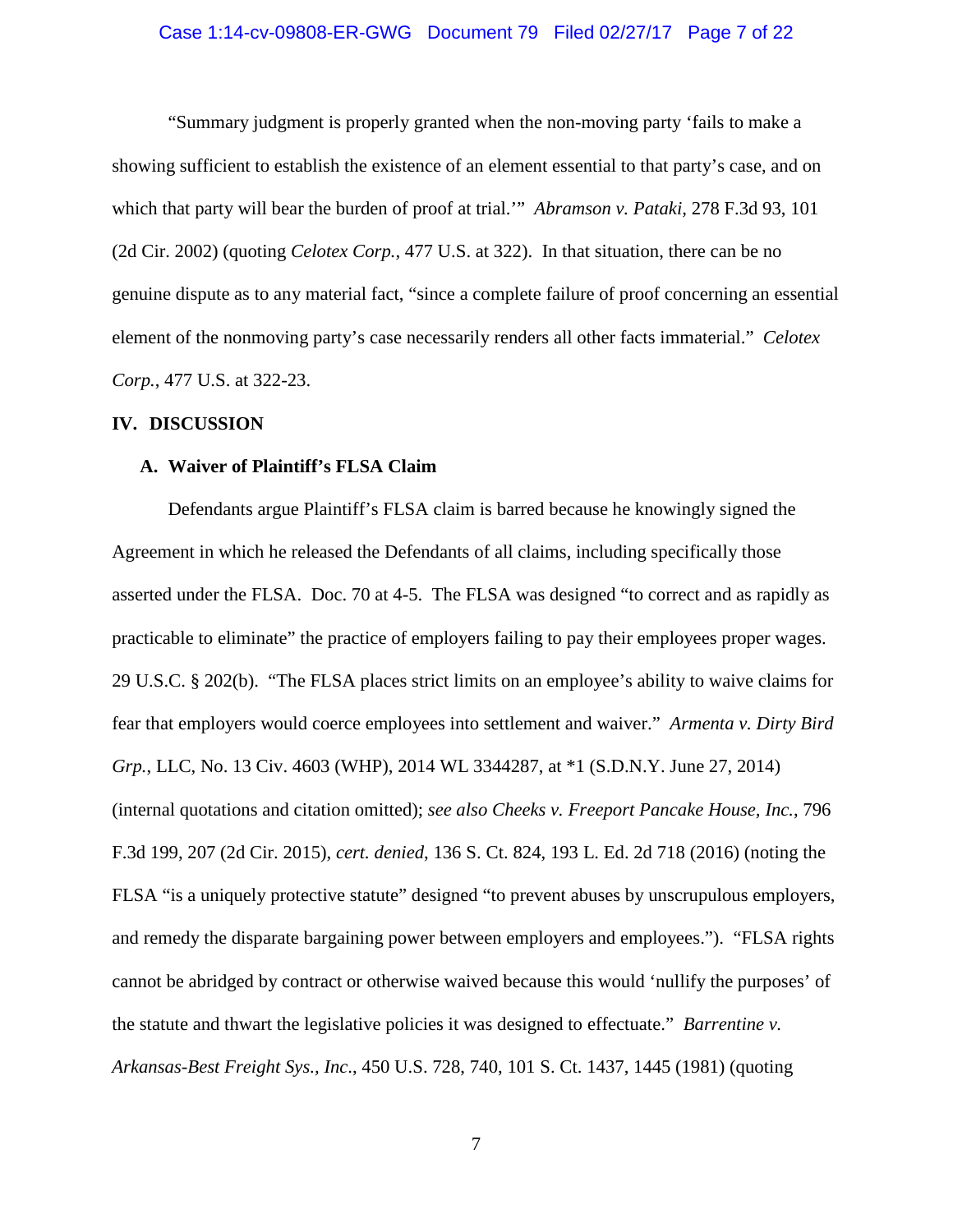#### Case 1:14-cv-09808-ER-GWG Document 79 Filed 02/27/17 Page 8 of 22

*Brooklyn Savings Bank v. O'Neil*, 324 U.S. 697, 707, 65 S.Ct. 895, 902 (1945)). Recognizing that there are often great inequalities in bargaining power between employers and employees, Congress made the FLSA's provisions mandatory; thus, the provisions are not subject to negotiation or bargaining between employers and employees. *Brooklyn Savings Bank*, 324 U.S. at 707.

There are two ways in which wage claims arising under the FLSA can be settled or compromised. First, under section 216(c), the Secretary of Labor is authorized to supervise payment to employees of unpaid wages owed to them. 29 U.S.C.A. § 216(c). Second, when employees bring a private action to recover back wages under the FLSA and present a proposed settlement to the district court, "the district court may enter a stipulated judgment after scrutinizing the settlement for fairness." *Joo v. Kitchen Table, Inc*., 763 F. Supp. 2d 643, 644 (S.D.N.Y. 2011) (internal quotations and citation omitted); *see also* 29 U.S.C.A. § 216(b).

Here, the Agreement falls into neither recognized category for settlement of FLSA claims. The Agreement cannot be approved under section 216(c) because it was not negotiated or supervised by the Department of Labor; and because the Agreement was not entered as a stipulated judgment in an action brought against Defendants by its employee, the Agreement cannot be approved under existing case law. *See, e.g., Wolinsky v. Scholastic Inc.,* 900 F. Supp. 2d 332, 335 (S.D.N.Y. 2012) ("[A]n employee may not waive or otherwise settle an FLSA claim for less than the full statutory damages unless the settlement is supervised by the Secretary of Labor or made pursuant to a judicially supervised stipulated settlement."); *see also Bodle v. TXL Mortg. Corp*., 788 F.3d 159, 165 (5th Cir. 2015) (where plaintiffs executed waiver of FLSA claims in prior state court settlement related to employee's noncompetition covenant, agreement could not waive FLSA claims "because not only did the prior state court action not involve the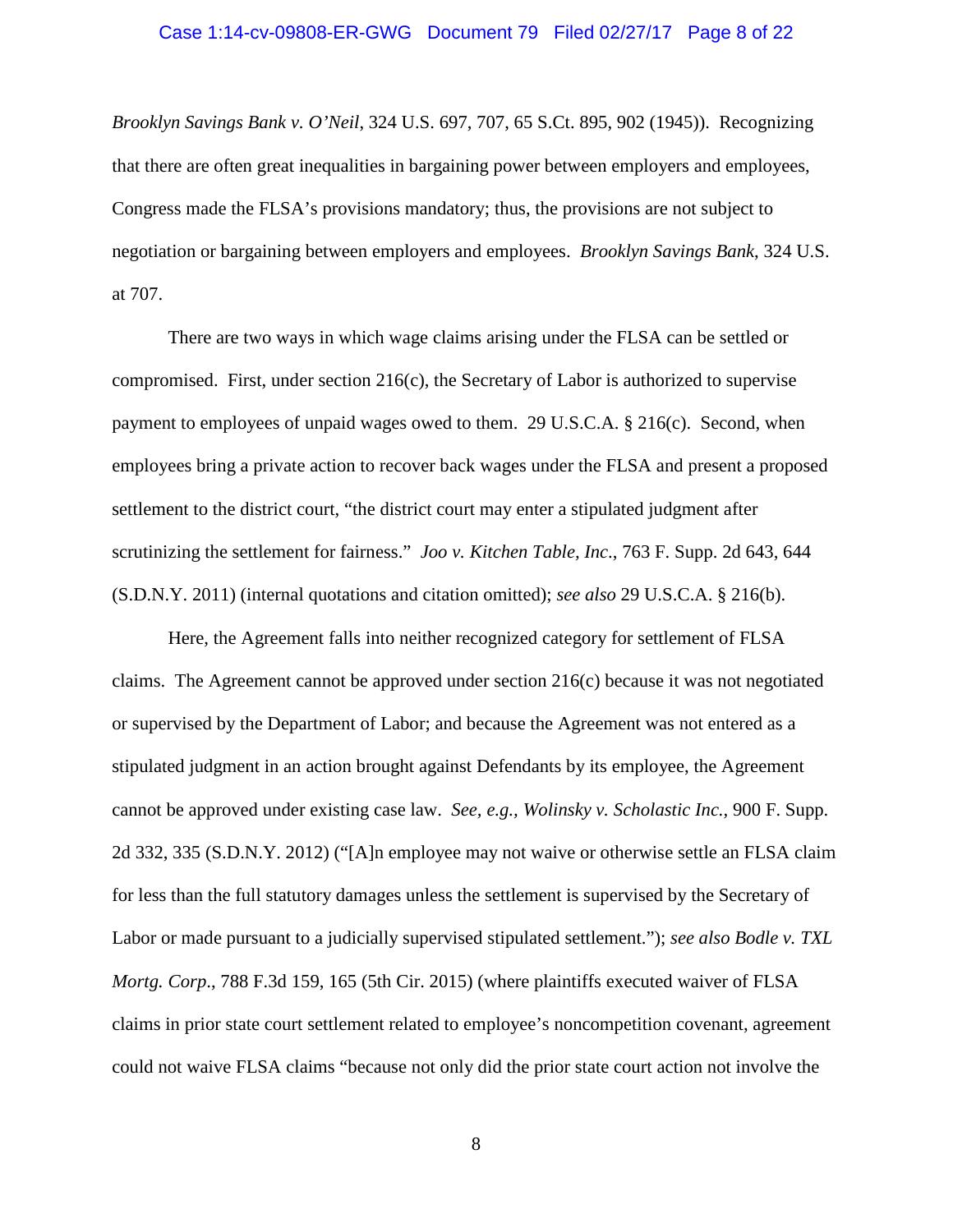#### Case 1:14-cv-09808-ER-GWG Document 79 Filed 02/27/17 Page 9 of 22

FLSA, the parties never discussed overtime compensation or the FLSA in their settlement negotiations"); *Lynn's Food Stores, Inc. v. U.S. By & Through U.S. Dep't of Labor, Employment Standards Admin., Wage & Hour Div*., 679 F.2d 1350, 1354 (11th Cir. 1982) (finding waiver invalid where employees entered into agreement waiving "any claim for compensation arising under the FLSA" without attorney representation and noting that to "approve an 'agreement' between an employer and employees outside of the adversarial context of a lawsuit brought by the employees would be in clear derogation of the letter and spirit of the FLSA.").

Accordingly, Plaintiff's purported waiver of his FLSA rights in the Agreement—which was neither administratively supervised by the Secretary of Labor nor judicially approved by means of a stipulated judgment between the employee and the employer—is not enforceable to bar Plaintiff's cause of action under the FLSA. <sup>[6](#page-8-0)</sup>

#### **B. FLSA Overtime Violations**

Defendants further argue that Plaintiff has failed to carry his burden to recover unpaid overtime under the FLSA and that no reasonable inference can be drawn to credit his claims of overtime. *See* Doc. 70 at 8-15. To establish liability for unpaid overtime under the FLSA, an employee must prove that he "performed work for which he was not properly compensated, and

<span id="page-8-0"></span> <sup>6</sup> Defendants ask the Court in the alternative to schedule a "fairness hearing" to evaluate the Agreement, citing an 11th Circuit case that considered whether a settlement agreement related to a "bonafide dispute over FLSA provisions" was fair and reasonable. *See* Doc. 70 at 6 (citing *Rakip v. Paradise Awnings Corp*., 514 Fed. Appx. 917, 919-20 (11th Cir. 2013). Here, the waiver at issue was not related to an FLSA or wage dispute, but instead involved a separation agreement, a matter that did not involve the FLSA. There is no evidence that the parties discussed overtime compensation during their settlement negotiations, and Plaintiff was not represented by counsel. No fairness hearing is necessary under these circumstances.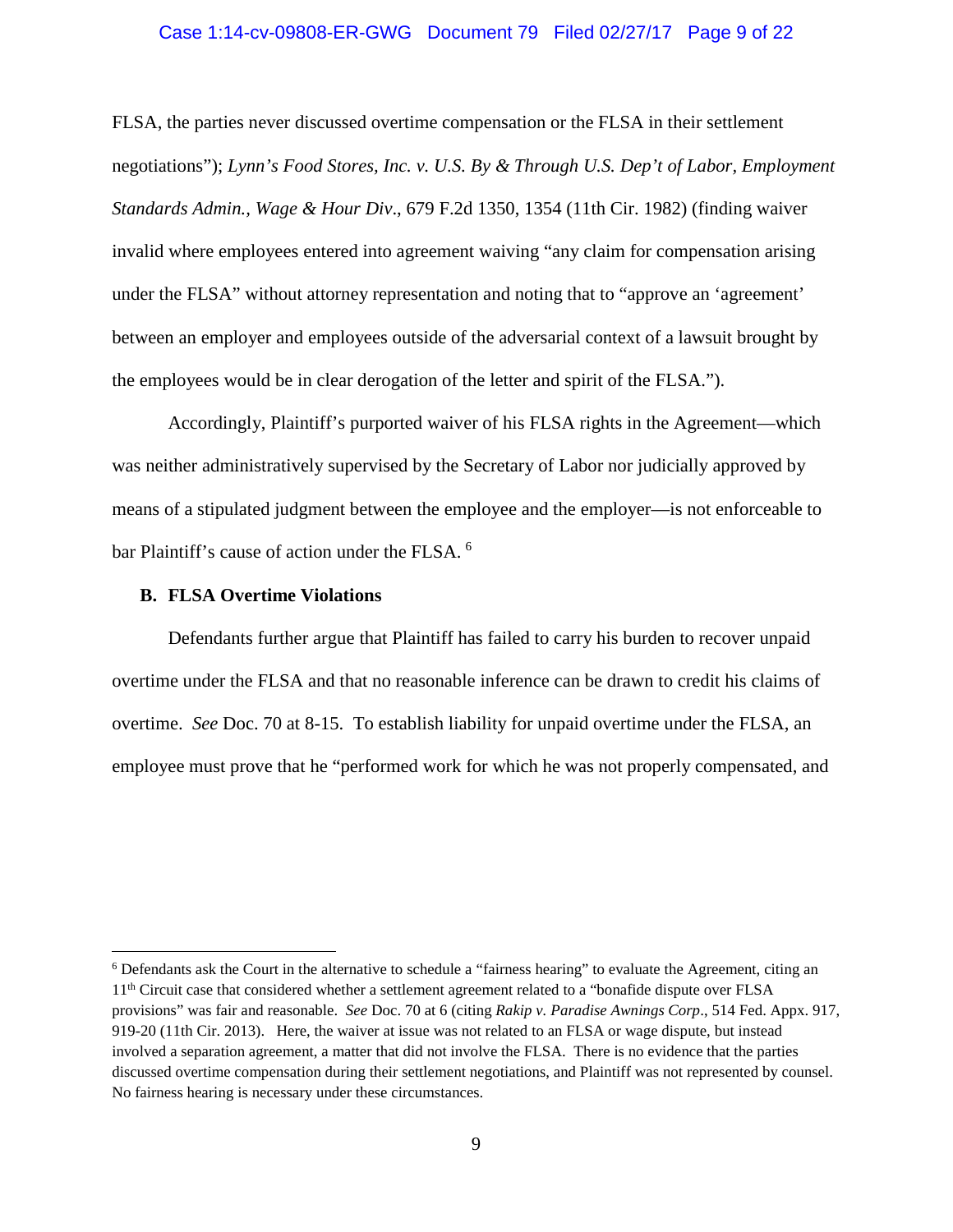#### Case 1:14-cv-09808-ER-GWG Document 79 Filed 02/27/17 Page 10 of 22

that the employer had actual or constructive knowledge of that work*." Kuebel v. Black & Decker Inc*., 643 F.3d 352, 361 (2d Cir. 2011).

An employer is required to maintain records of wages and hours, and if he fails to do so, an employee "will not be penalized due to [his] employer's record-keeping default." *Reich v. S. New England Telecomm. Corp.*, 121 F.3d 58, 69 (2d Cir. 1997). At summary judgment, if an employer's records are inaccurate or inadequate, an employee need only present "sufficient evidence to show the amount and extent of the uncompensated work as a matter of just and reasonable inference." *Kuebel*, 643 F.3d at 362 (citing *Anderson v. Mt. Clemens Pottery Co.*, 328 U.S. 680, 687 (1946)) (internal quotations omitted). "[A]n employee's burden in this regard is not high." *Kuebel*, 643 F.3d at 362.

In the absence of sufficient records, an employee may meet his burden by testifying as to his own recollection of the hours worked. *Id.* ("It is well settled among the district courts of [the Second] Circuit, and we agree, that it is possible for a plaintiff to meet this burden through estimates based on his own recollection."). The burden then shifts to the employer "to come forward with evidence of the precise amount of work performed or with evidence to negat[e] the reasonableness of the inference to be drawn from the employee's evidence." *Reich*, 121 F.3d at 69 (internal quotation marks and citation omitted).

Here, as in *Kuebel*, the Plaintiff, for at least some period of time, was responsible for filling out his own timesheets, and therefore any inaccuracies in overtime not reported on these timesheets were his own inaccuracies. *See* 643 F.3d at 362. However, as the Second Circuit noted in *Kuebel*, an employer's duty under the FLSA to maintain accurate records is nondelegable and "at least where the employee's falsifications were carried out at the instruction of the employer or the employer's agents, the employer cannot be exonerated by the fact that the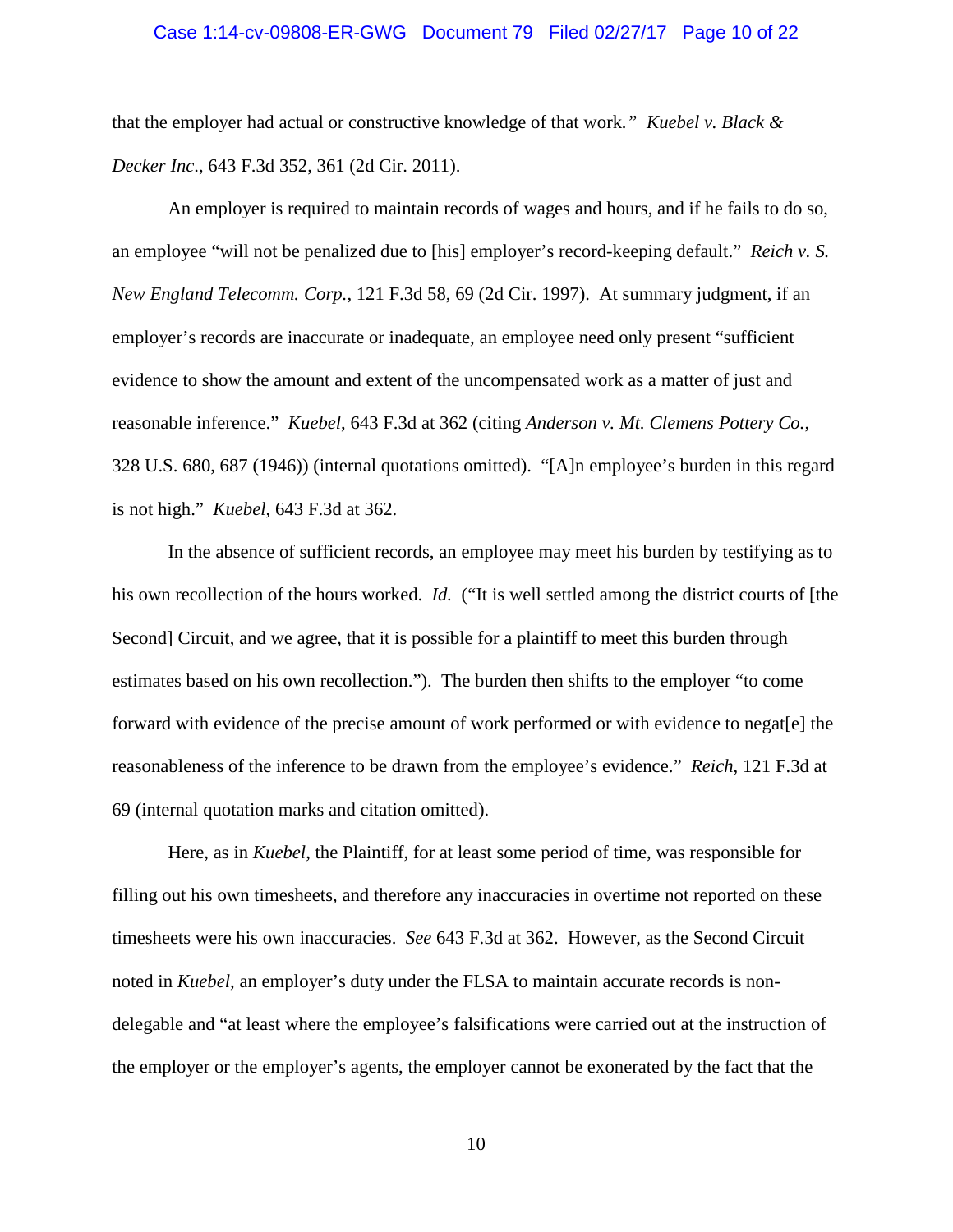# Case 1:14-cv-09808-ER-GWG Document 79 Filed 02/27/17 Page 11 of 22

employee physically entered the erroneous hours into the timesheets." *Id.* at 362-63. Plaintiff's affidavit—which must be credited at the summary judgment stage—was that he did not report more time because his managers—including Robert Hammer and Andrew Melohn—specifically instructed him not to record more than forty hours per week unless he received prior approval from them. Pl. Aff. ¶ 7-8; *see also Kuebel*, 643 F.3d at 363 ("While ultimately a factfinder might or might not credit this testimony [that his managers told him not to record overtime], that is a determination for trial, not summary judgment."). Plaintiff states that he only received prior approval to report overtime in extreme circumstances, such as during Hurricane Sandy or large blizzards, and that when he reported to his managers that he was working more than 40 hours a week, they told him that he was not entitled to overtime because he received an apartment in the building. Pl. Aff. ¶ 7-8.

Plaintiff asserts claims related to two distinct categories of overtime work: (1) time spent performing additional repairs beyond eight hours a day; and (2) time spent "on call," during which he remained at the building in case of emergency. The Court considers each in turn.

### **1. Additional Hours Worked**

As it relates to overtime spent performing repairs, the Court finds Plaintiff has presented sufficient evidence for a reasonable jury to conclude that he has shown the amount of his uncompensated work "as a matter of just and reasonable inference." *Anderson*, 328 U.S. at 687. For example, in his declaration, he estimates that he worked between 4 to 15 hours of overtime each week, depending on the circumstances. Pl. Aff.  $\P 5<sup>7</sup>$  $\P 5<sup>7</sup>$  $\P 5<sup>7</sup>$  While this evidence is not precise,

<span id="page-10-0"></span> $<sup>7</sup>$  Defendants further argue that inconsistencies regarding time worked between Plaintiff's deposition testimony and</sup> affidavit warrant summary judgment. Doc. 77 at 5-6. Specifically, Plaintiff testified in his deposition that sometimes he worked late two straight days a week, sometimes three days in a row, sometimes more, and that his overtime each week "would be at least maybe 20 to 30 hours…sometimes less; sometimes more." Deposition of Sefket Redzepagic ("Pl. Dep.") (Doc 73-2) at 87:22-88:7. His affidavit, however, provides figures of "2 to 5 hours, 2 to 3 days a week." Pl. Aff. ¶ 5. Additionally, the Third Amended Complaint, Rule 26 disclosures, and verified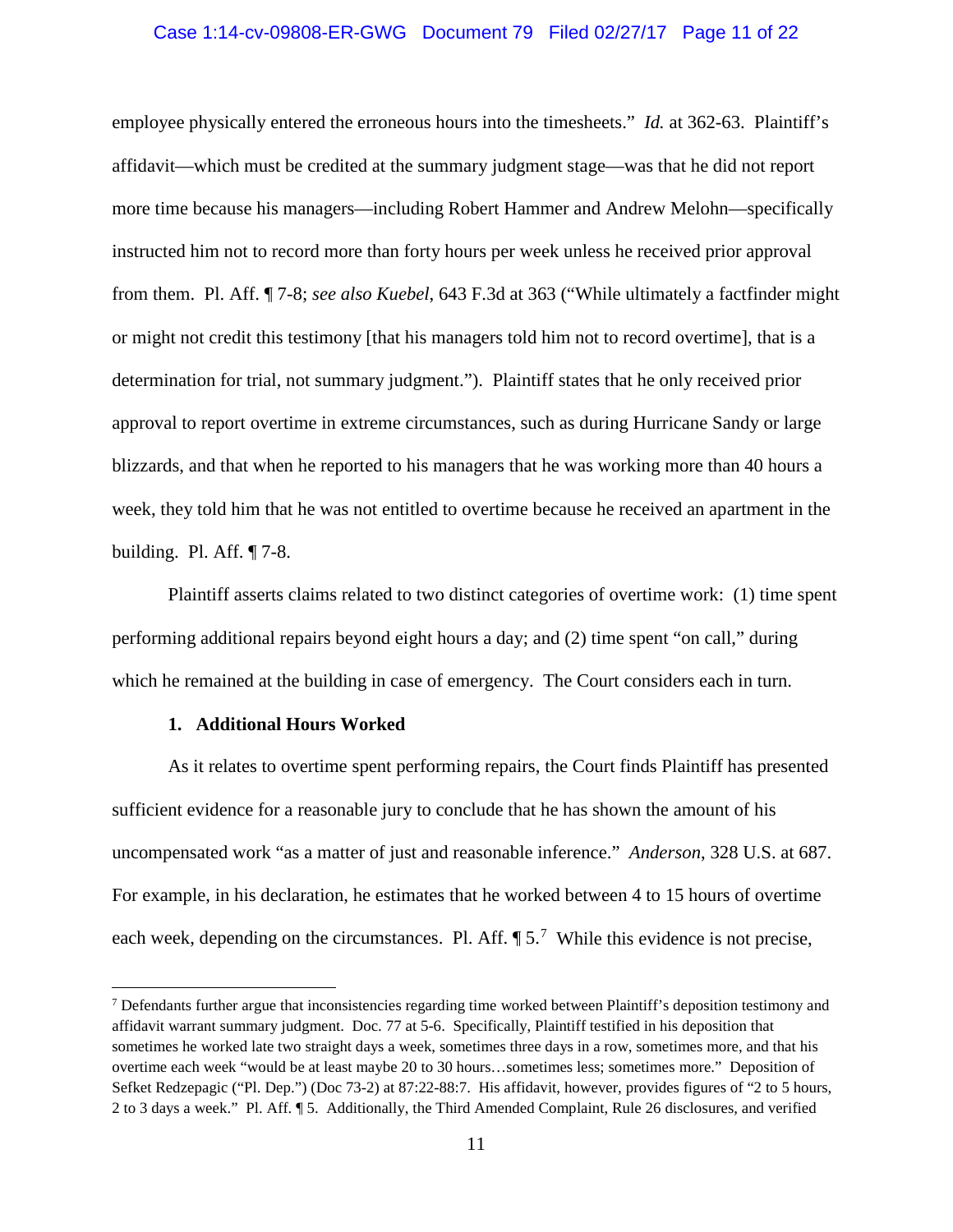## Case 1:14-cv-09808-ER-GWG Document 79 Filed 02/27/17 Page 12 of 22

Plaintiff's burden under *Anderson* and *Kuebel* is not arduous. Additionally, the text messages

between Plaintiff and Andrew Melohn lend further support to Plaintiff's claims. For instance,

the text message records indicate, *inter alia*, that:

 $\overline{a}$ 

- On Monday, April 23, 2012 Plaintiff advised Andrew Melohn that there was a water leak the previous day. Text Messages at 00250.
- On Sunday November 25, 2012 Plaintiff reported that Normandy Pump installed a new pump on Saturday, but that the pump was not working. Plaintiff also reported that the plumber was present trying to fix the issue. *Id.* at 00265.
- On Wednesday, December 5, 2012, Plaintiff advised Andrew Melohn about problems with the boiler and that he had called Control Combustion to fix the problem. *Id.* at 00266.
- On Tuesday February 12, 2013, Plaintiff contacted Melohn about a lighting problem and whether he should contact an outside contractor to repair the lights. *Id.* at 00272. Plaintiff then stated "I am gonna try to fix it my self [sic] if I can." *Id.*
- On Tuesday August 13, 2013, Plaintiff advised Melohn that Bonzeer Plumbers came to the building and fixed the shut off valve. *Id.* at 00291.
- On Tuesday, November 26, 2013, Plaintiff advised Melohn that he called a plumber and the plumber was presently fixing a steam leak. *Id.* at 00299.
- On Sunday January 5, 2014, Plaintiff advised Melohn that the gravity tank was leaking, and Plaintiff called the plumber on the following Monday. *Id.* at 00304.
- On Monday March 31, 2014, Plaintiff advised Melohn of a gas leak and that the building was running on oil. *Id.* at 00309.[8](#page-11-0)

Defendants dispute the significance of these text messages, noting that Plaintiff does not

say *he* performed any additional work in the messages, and that simply calling or texting a

contractor for assistance is *de minimis* activity and therefore non-compensable. Doc. 77 at 7n.3.[9](#page-11-1)

interrogatory responses also provide different total hours worked. *See* Doc. 77 at 6. However, Plaintiff did not disclaim working overtime. Rather, the inconsistencies concern only the number of overtime hours, not whether he worked overtime at all.

<span id="page-11-0"></span><sup>8</sup> Plaintiff claims that the repairs outlined in these text messages occurred on the weekend or after normal working hours. *See* Doc. 74 at 10-11.

<span id="page-11-1"></span><sup>9</sup> Defendants also argue that spoliation sanctions are appropriate for Plaintiff's deletion of the text messages after the lawsuit commenced because there is a "very strong inference that the information Plaintiff had would support Defendant's position." *See* Doc. 70 at 18. Defendants request a dismissal of the case asking that the Court "preclude Plaintiff from going forward." *Id.* at 17. However, Defendant has submitted Andrew Melohn's affidavit, which indicates that he preserved all of the text message communications he had with Plaintiff. Melohn Affidavit ¶ 34. Therefore, because these documents were preserved by an employee of Melohn and were available to both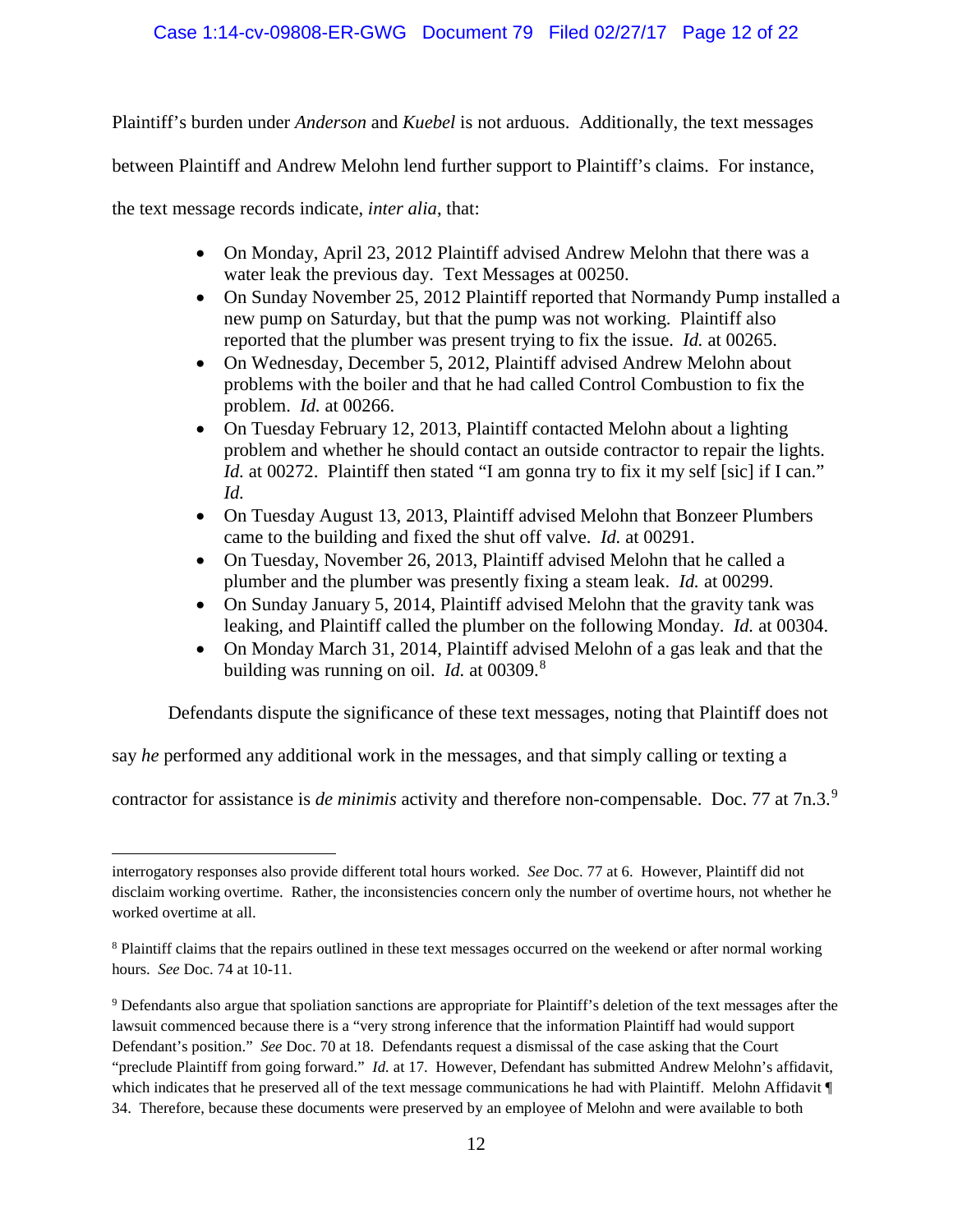# Case 1:14-cv-09808-ER-GWG Document 79 Filed 02/27/17 Page 13 of 22

Plaintiff argues that he was not simply alerting Melohn of these issues, but that on these instances he responded to the issues and worked onsite to supervise the contractors. *See* Doc. 74 at 10-11. Viewing these records in the light most favorable to Plaintiff, it is reasonable to infer that Plaintiff performed overtime work for which he was not compensated. Thus, the Court concludes that Plaintiff has met his initial burden and that the burden shifts to Defendants to present evidence that either demonstrates the precise amount of work he performed or negates the reasonableness of the inference. *See Kuebel*, 643 F.3d at 364. Ultimately, the dispute as to the precise amount of Plaintiff's uncompensated work is one of fact for trial. *Id.* Accordingly, Defendants' motion for summary judgment on this issue is DENIED.

#### **2. Additional Hours Spent "On Call"**

 $\overline{a}$ 

Plaintiff maintains that he was required by Defendants to live and remain at the building, that this on-call time was performed outside of his scheduled hours, and that it is compensable under the FLSA. Doc. 74 at 12. Further, Plaintiff argues that whether the on-call time was compensable under the FLSA is an issue for trial that cannot be resolved on summary judgment. *Id.[10](#page-12-0)*

parties in the action, there is no reason to infer that the text messages Plaintiff deleted would support Defendants' position. Defendants also seek spoliation sanctions related to the loss of the worksheets Plaintiff kept in his office that were discarded by the building's new owners. *See* Doc. 70 at 16. The Court declines to impose sanctions or grant an adverse inference against Plaintiff. It is unclear why Defendants suggest that it was Plaintiff's burden to maintain these documents after his termination, as they relate to work performed on the premises, were stored on the premises, were under the custody and control of ABRO, and therefore were presumptively ABRO's documents. Indeed, pursuant to the Agreement, Plaintiff was required to return all of ABRO's property, including documents. Agreement ¶ 9 ("The Employee agrees and represents that he has returned to ABRO all equipment and/or property, and all other information in tangible form belonging to it which has been or is in his care, custody, possession or control during his employment with Melohn, including specifically, without limitation, any documents … memoranda and/or files in whatever form … and that he has retained no copies of any such information.").

<span id="page-12-0"></span> $10$  Defendants also argue that claims relating to on-call time fail because Plaintiff admitted at his deposition that the only overtime he is entitled to is the time he spent on repairs, and that Plaintiff admitted in his Rule 56.1 Response that he so testified at his deposition. *See* Doc. 77 at 7-9. However, the Court does not construe this testimony as a legal admission when considered with Plaintiff's deposition testimony that he was required to be on call, feared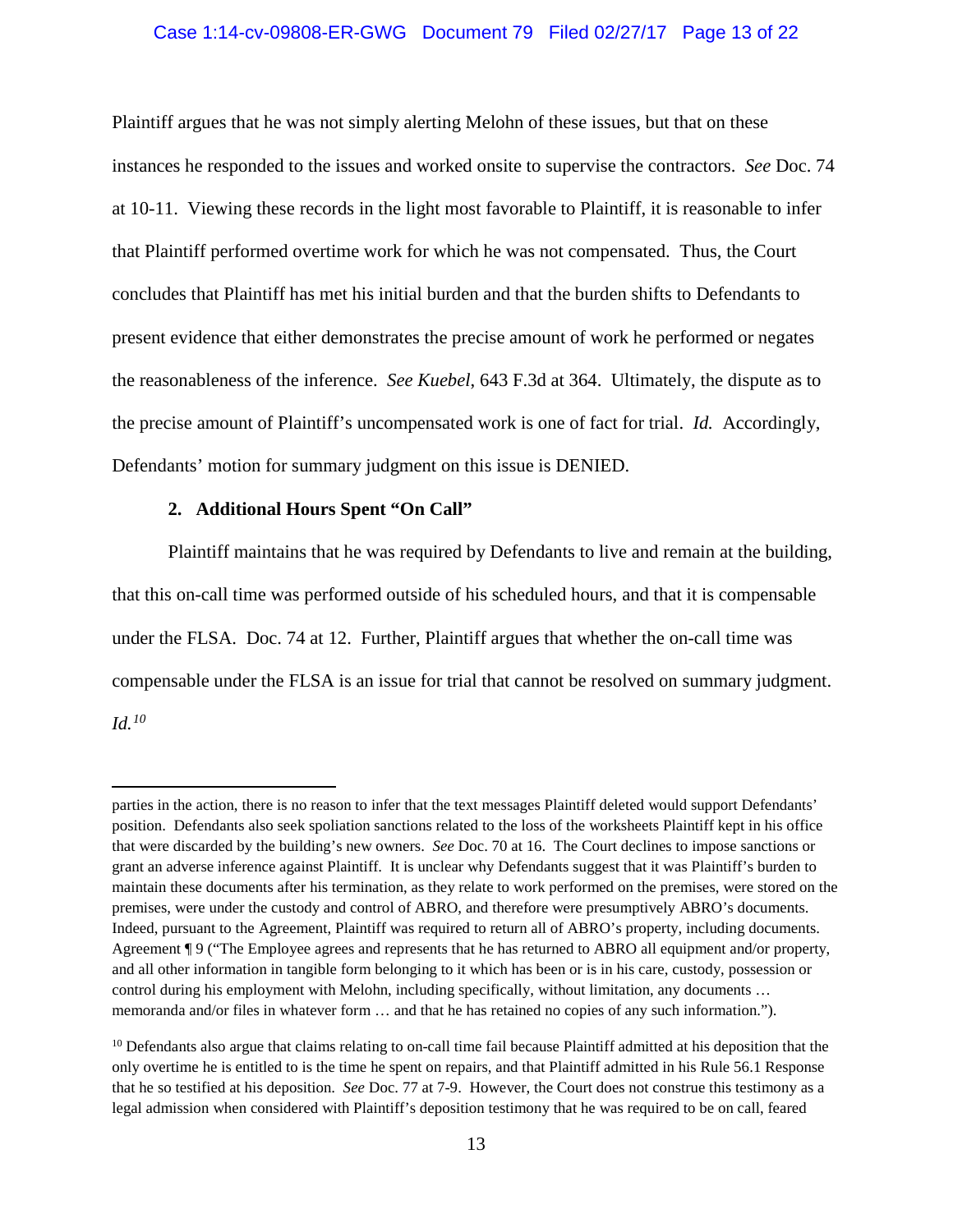# Case 1:14-cv-09808-ER-GWG Document 79 Filed 02/27/17 Page 14 of 22

The U.S. Department of Labor's regulations promulgated under the FLSA provide that "[a]n employee who is required to remain on call on the employer's premises or so close thereto that he cannot use the time effectively for his own purposes is working while 'on call.'" 29 C.F.R. § 785.17. Courts have consistently held that on-call time can constitute compensable work under the FLSA. *See, e.g., Armour & Co.*, 323 U.S. at 133 ("Readiness to serve may be [compensable], quite as much as service itself, and time spent lying in wait for threats to the safety of the employer's property may be treated by the parties as a benefit to the employer."); *Singh v. City of New York*, 524 F.3d 361 (2d Cir. 2008) (employees may seek compensation for time spent on call where their employer restricts their ability to use time freely for their own benefit); *Nonnenmann v. City of New York*, No. 02 Civ. 10131 (JSR)(AJP), 2004 WL 1119648, at \*26 (S.D.N.Y. May 20, 2004) (same).

"[T]he determination of what constitutes work is necessarily fact-bound." *O'Neill v. Mermaid Touring, Inc.*, 968 F. Supp. 2d 572, 581 (S.D.N.Y. 2013) (citing *Armour & Co*., 323 U.S. at 133 ("Whether time is spent predominantly for the employer's benefit or for the employee's is a question dependent upon all the circumstances of the case.")). For example, in *Moon v. Kwon*, 248 F. Supp. 2d 201 (S.D.N.Y. 2002), the plaintiff claimed that he was required by his employers to work as a maintenance man for a hotel essentially seven days a week and 24 hours per day without receiving overtime pay. *Id.* at 203. Following a bench trial, the Court concluded that Moon was entitled to overtime pay for the evening hours, but not for the overnight periods. *Id.* at 229-30. The Court held that Moon's "waiting time" during the evening hours was of a different nature than the nighttime hours—his work during the evenings was

 $\overline{a}$ 

getting fired if he did not work after hours, and that he was told he had to remain in the building. *See* Redzepagic Dep. at 222-227.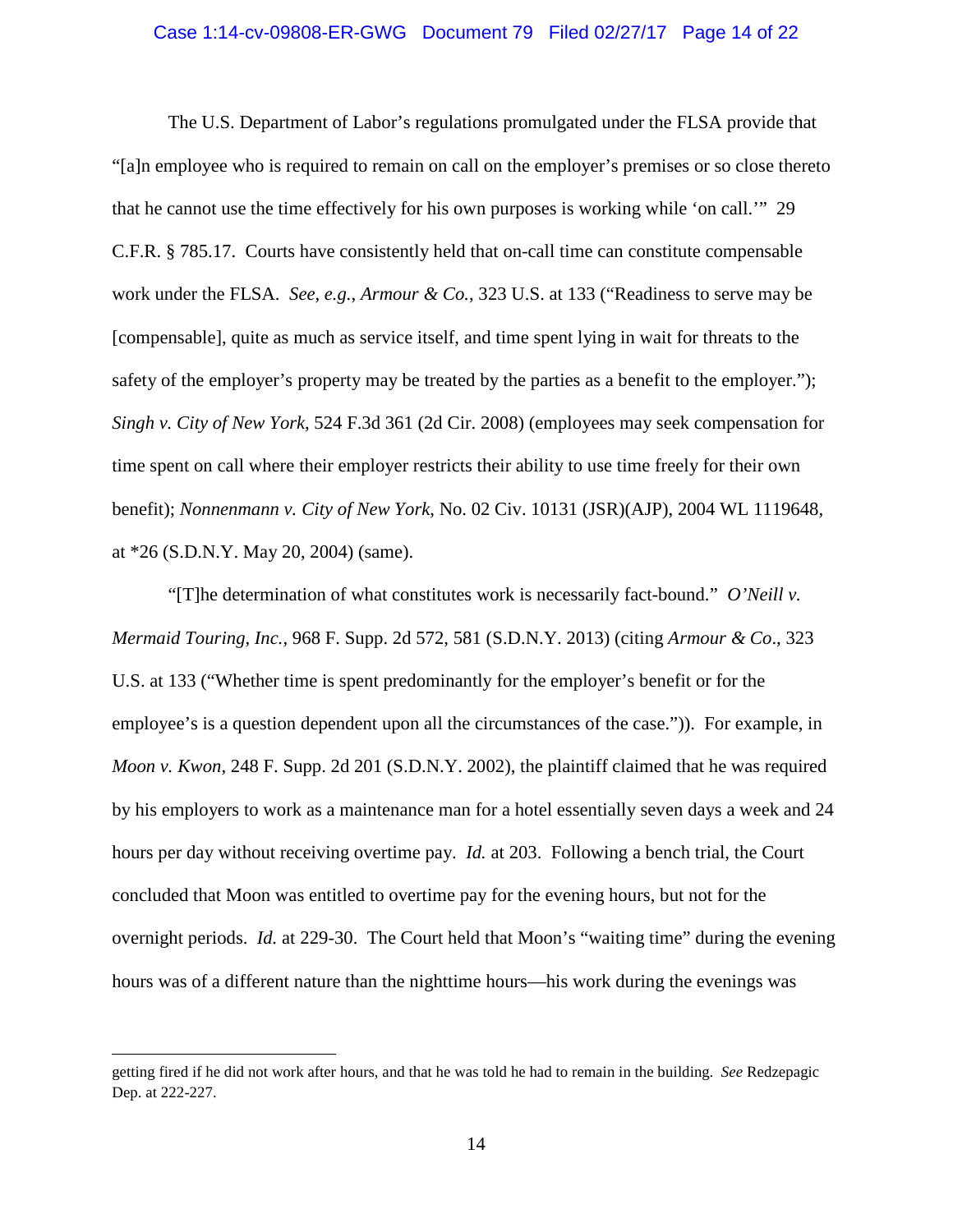#### Case 1:14-cv-09808-ER-GWG Document 79 Filed 02/27/17 Page 15 of 22

much more frequent than during the night, and the periods of inactivity during the evenings were considerably shorter, making it far more difficult for him "to use the time effectively for his own purposes." *Id.* at 230 (citing 29 C.F.R. § 785.15). However, in *Jiao v. Shi Ya Chen*, No. 03 Civ. 165 (DF), 2007 WL 4944767, after a two day bench trial, the Court considered whether the plaintiff hotel employee was "engaged to wait, which is compensable, or merely waiting to be engaged, which is not compensable" and determined that the plaintiff was entitled to compensation for the full time he was required to be on the premises, including night hours. *Id.*  at \* 12 (internal quotation marks omitted). The Court noted that the facts of the case were different than in *Moon* because the plaintiff was required to remain on the hotel premises during the night, and the specific restrictions on the plaintiff's freedom entitled plaintiff to compensation for the full time he was required to be on the premises. *Id.* In both cases, the Court engaged in a fact-specific inquiry to determine whether the restrictions on the plaintiffs' freedoms required compensation under the FLSA.

The Court finds that questions of fact preclude any determination at the summary judgment stage concerning how much of Plaintiff's on-call time—if any—is compensable. *See, e.g., Mermaid Touring Inc.*, 968 F. Supp. 2d at 582 (denying summary judgment because "questions of fact preclude any determination at this time concerning how much of Plaintiff's 'on-call' time constitutes 'work' within the meaning of the FLSA" where Plaintiff was personal assistant to entertainer and alleged she was on call "every hour of every day"). Here, there is conflicting evidence as to whether Plaintiff was able to use this time for personal use. For instance, in 2006, Robert Hammer sent a letter to Plaintiff when it was suspected that Plaintiff was dividing his time between Brooklyn and Suffolk County reminding him that he was "required to be available for emergencies even when off-duty" and that he "must sleep in the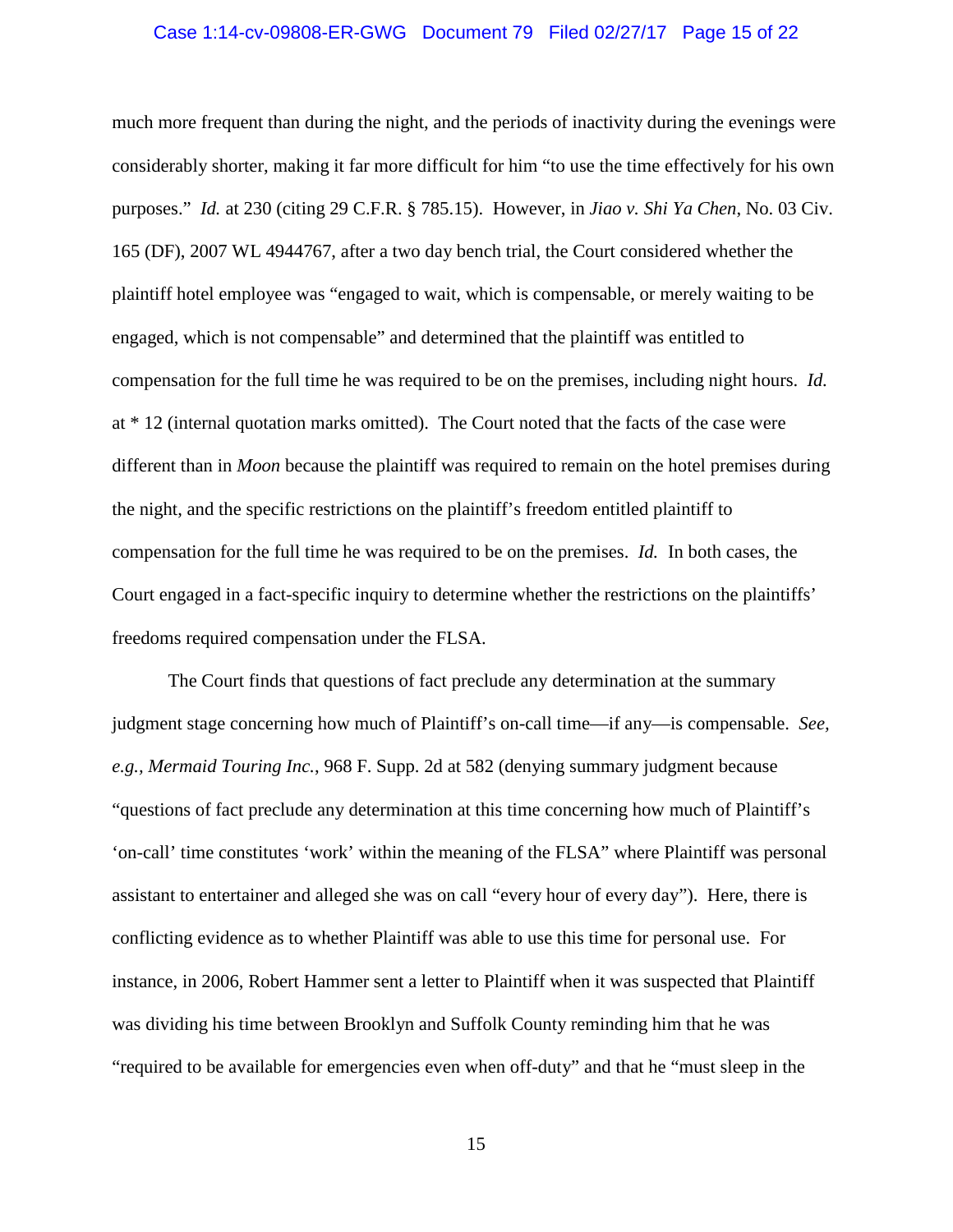# Case 1:14-cv-09808-ER-GWG Document 79 Filed 02/27/17 Page 16 of 22

building each night, including week-ends …" *See* Doc. 73 Ex. 4. While Defendants point to evidence that shows Plaintiff was able to use on-call time for his own purposes—including Plaintiff's deposition testimony that he was able to watch TV, use the computer, go to the gym, and run errands—an issue of material fact remains as to how much time spent on the premises constitutes work in light of any restrictions on Plaintiff's freedom. *See* Doc 77 at 8 (citing Redzepagic Dep. at 222, 225, 226).

Defendants have not demonstrated that they are entitled to judgment as a matter of law, and therefore the motion for summary judgment as it relates to the on-call claims is DENIED.

### **C. Defendants' Counterclaim**

Defendants argue that by commencing this action—which initially included claims under state law—Plaintiff breached the Agreement.<sup>11</sup> Specifically, Defendants argue that unlike the FLSA, labor law claims are not required to be reviewed or approved by a Court, and so any breach of the waiver provision with respect to filing a lawsuit alleging labor law claims warrants judgment in favor of the Defendants on the counterclaim. *See* Doc. 70 at 5. Defendants further

<span id="page-15-0"></span><sup>&</sup>lt;sup>11</sup> The Court has ruled that the FLSA waiver provision is unenforceable to bar Plaintiff's cause of action, but because the state law claims no longer remain in the case, the Court did not consider whether the remainder of the release was enforceable to release Defendants from liability under state law. Unlike the FLSA, NYLL has no requirement that any such agreement be reviewed by a Court and private settlements are not prohibited. *See Simel v. JP Morgan Chase*, No. 05 Civ. 9750 (GBD), 2007 WL 809689, at \*5 (S.D.N.Y. Mar. 19, 2007) ("The New York State law provisions on which defendant's claims rely do not contain express provisions restricting the private settlement of claims or waiver of statutory rights."). While the parties do not point to the terms of the Agreement in regards to the severability of the FLSA waiver, the Court notes that the Agreement contains a severability clause stating that if a provision is held to be unenforceable, this unenforceability will have no effect on the other provisions of the Agreement. Agreement ¶ 16; *see also F & K Supply Inc. v. Willowbrook Dev. Co*., 288 A.D.2d 713, 716, 732 N.Y.S.2d 734, 738 (2001) ("Whether a contract is entire or severable generally is a question of intention, to be determined from the language employed by the parties, viewed in the light of the circumstances surrounding them at the time they contracted.") (citation omitted). Defendants seek to enforce the provisions of the contract related to attorneys' fees for breaches related to the NYLL violations. Plaintiff's initial Complaint, First Amended Complaint, and Second Amended Complaint all asserted claims against the Defendants under both the FLSA and NYLL. *See* Docs. 1, 11, 23.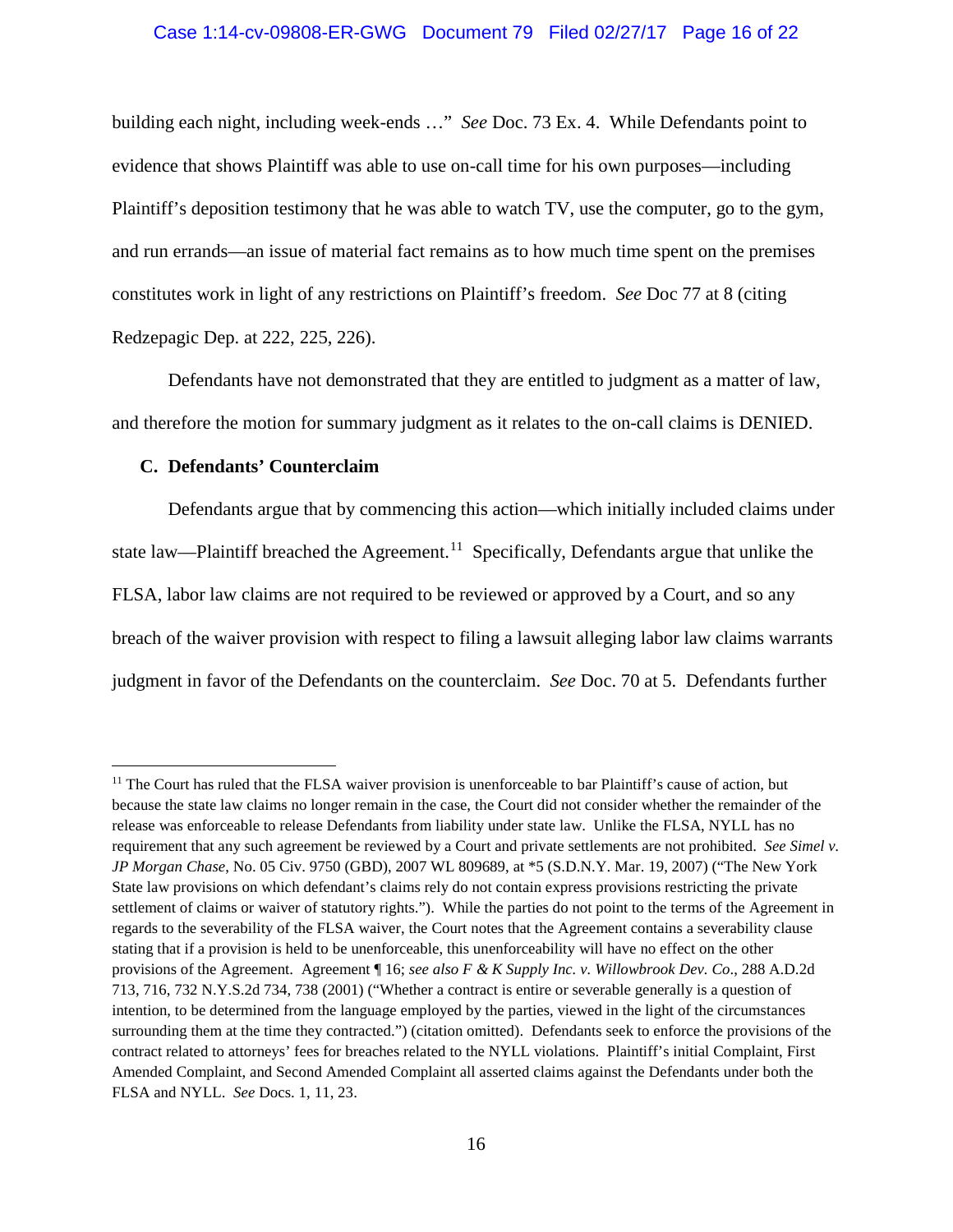# Case 1:14-cv-09808-ER-GWG Document 79 Filed 02/27/17 Page 17 of 22

seek attorneys' fees under the provision in the Agreement providing that "in the event of any litigation to enforce the provisions of this Severance and Settlement Agreement and General Release, the prevailing party shall be awarded his or its reasonable attorneys' fees and costs." Agreement ¶ 17. Plaintiff argues that the counterclaim fails because Defendants were not a party to the Agreement between Plaintiff and ABRO, and Defendants have not shown that they were intended third party beneficiaries to the Agreement, including the provision regarding attorneys' fees. Doc. 74 at 4-6.[12](#page-16-0)

To succeed on a third-party beneficiary theory under New York law, a non-party must be the intended beneficiary of the contract, not an incidental beneficiary to whom no duty is owed. *Madeira v. Affordable Housing Foundation, Inc*., 469 F.3d 219, 252 (2d Cir. 2006). "A party asserting rights as a third-party beneficiary must establish '(1) the existence of a valid and binding contract between other parties, (2) that the contract was intended for his benefit and (3) that the benefit to him is sufficiently immediate, rather than incidental, to indicate the assumption by the contracting parties of a duty to compensate him if the benefit is lost.'" *State of California Pub. Employees' Ret. Sys. v. Shearman & Sterling*, 95 N.Y.2d 427, 434, 741 N.E.2d 101, 104 (2000) (quoting *Burns Jackson Miller Summit & Spitzer v. Lindner*, 59 N.Y.2d 314, 336, 451 N.E.2d 459, 469 (1983)). Moreover, a party claiming to be a third-party beneficiary "has the burden of demonstrating that he has an enforceable right." *Alicea v. City of New York,* 145

<span id="page-16-0"></span> <sup>12</sup> Plaintiff also argues that even assuming *arguendo* that Defendants are intended third party beneficiaries to the release and attorneys' fees provision, Defendants' counterclaim should nonetheless be dismissed because Defendants have not been damaged by any purported breach related to NYLL because Defendants asserted their counterclaim after the NYLL claims were dismissed by joint stipulation, and therefore Defendants have not engaged in any litigation to enforce the provisions of the Agreement related to NYLL. *See* Doc. 74 at 6. Because the Court finds that the Agreement does not evidence an intent to permit enforcement of the attorneys' fees provision by the Defendants as beneficiaries of the contract, the Court need not determine the damages issue.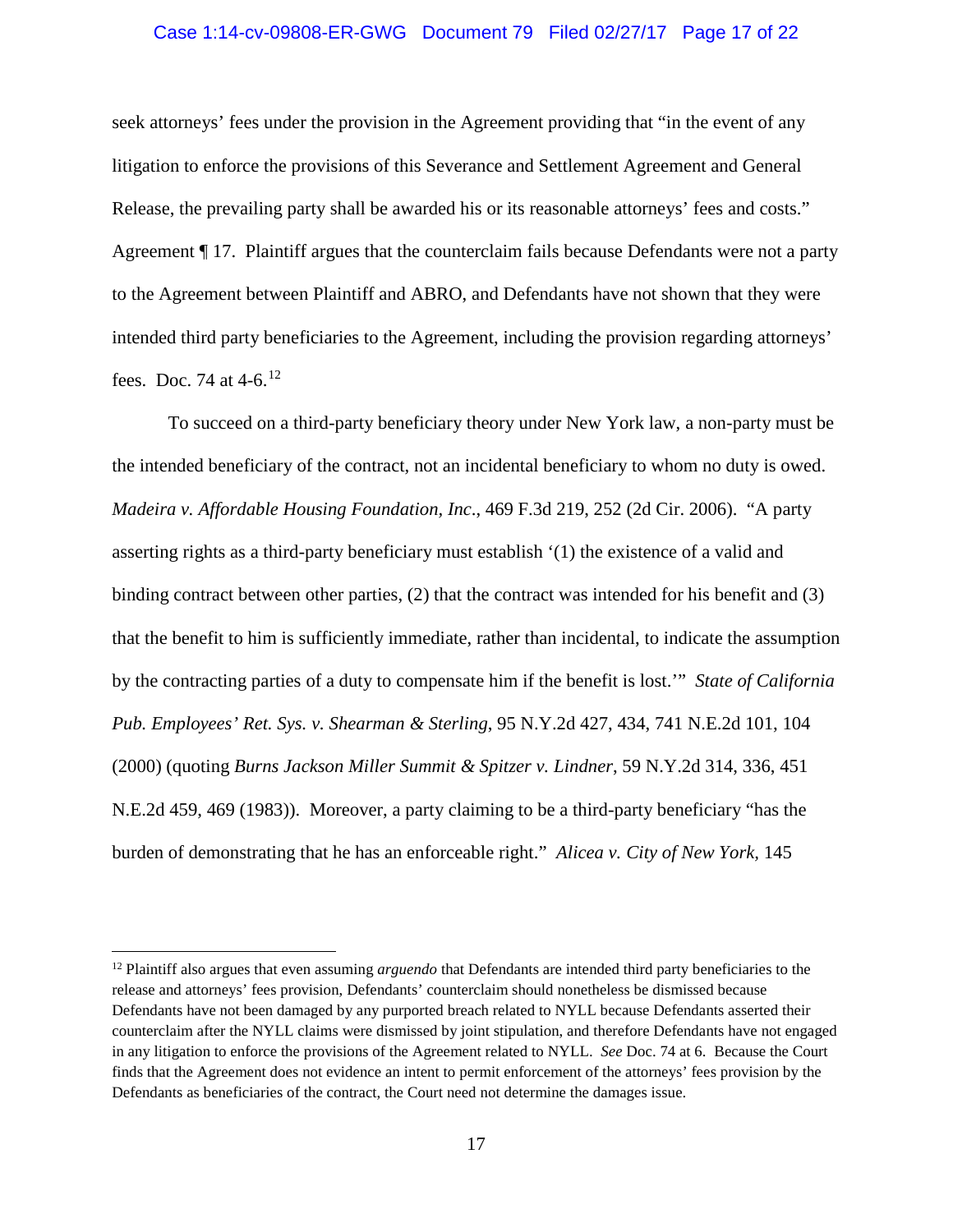A.D.2d 315, 317, 534 N.Y.S.2d 983 (1st Dep't 1988 (citing *Strauss v. Belle Realty Co*., 98 A.D.2d 424, 469 N.Y.S.2d 948 (2d Dep't 1983)).

In determining whether a third-party beneficiary exists, courts look at the surrounding circumstances as well as the agreement. *Noveck v. PV Holdings Corp.*, 742 F. Supp. 2d 284, 296 (E.D.N.Y. 2010), *aff'd, appeal dismissed sub nom. Noveck v. Avis Rent A Car Sys., LLC*, 446 F. App'x 370 (2d Cir. 2011) (citing *Septembertide Publishing, B.V. v. Stein & Day, Inc.,* 884 F.2d 675, 679 (2d Cir. 1989)); *see also Synovus Bank of Tampa Bay v. Valley Nat'l Bank*, 487 F. Supp. 2d 360, 368 (S.D.N.Y. 2007) (noting that under New York law, courts look to the intent of the parties when determining whether an entity qualifies as a third party beneficiary). The "best evidence . . . of whether the contracting parties intended a benefit to accrue to a third party can be ascertained from the words of the contract itself." *Alicea*, 145 A.D.2d at 318. However, "it is well-settled that the obligation to perform to the third party beneficiary need not be expressly stated in the contract." *Trans–Orient Marine Corp. v. Star Trading & Marine, Inc.,* 925 F.2d 566, 573 (2d Cir. 1991). "An intent to benefit a third party can . . . be found when no one other than the third party can recover if the promisor breaches the contract . . . or . . . the language of the contract otherwise clearly evidences an intent to permit enforcement by the third party." *Alicea,* 145 A.D.2d at 318 (internal quotations omitted).

Defendants do not qualify as intended third-party beneficiaries. First, Defendants are not the only parties that can recover under the Agreement, if they can recover at all. Indeed, ABRO, as a party to the contract, has the right to enforce against breach. Second, Defendants cannot point to contractual language or other facts "sufficient to give rise to a plausible inference" that the Agreement—specifically the provision related to attorneys' fees—"clearly evidence[s] an intent to permit enforcement" by them. *Abu Dhabi Commercial Bank v. Morgan Stanley & Co.*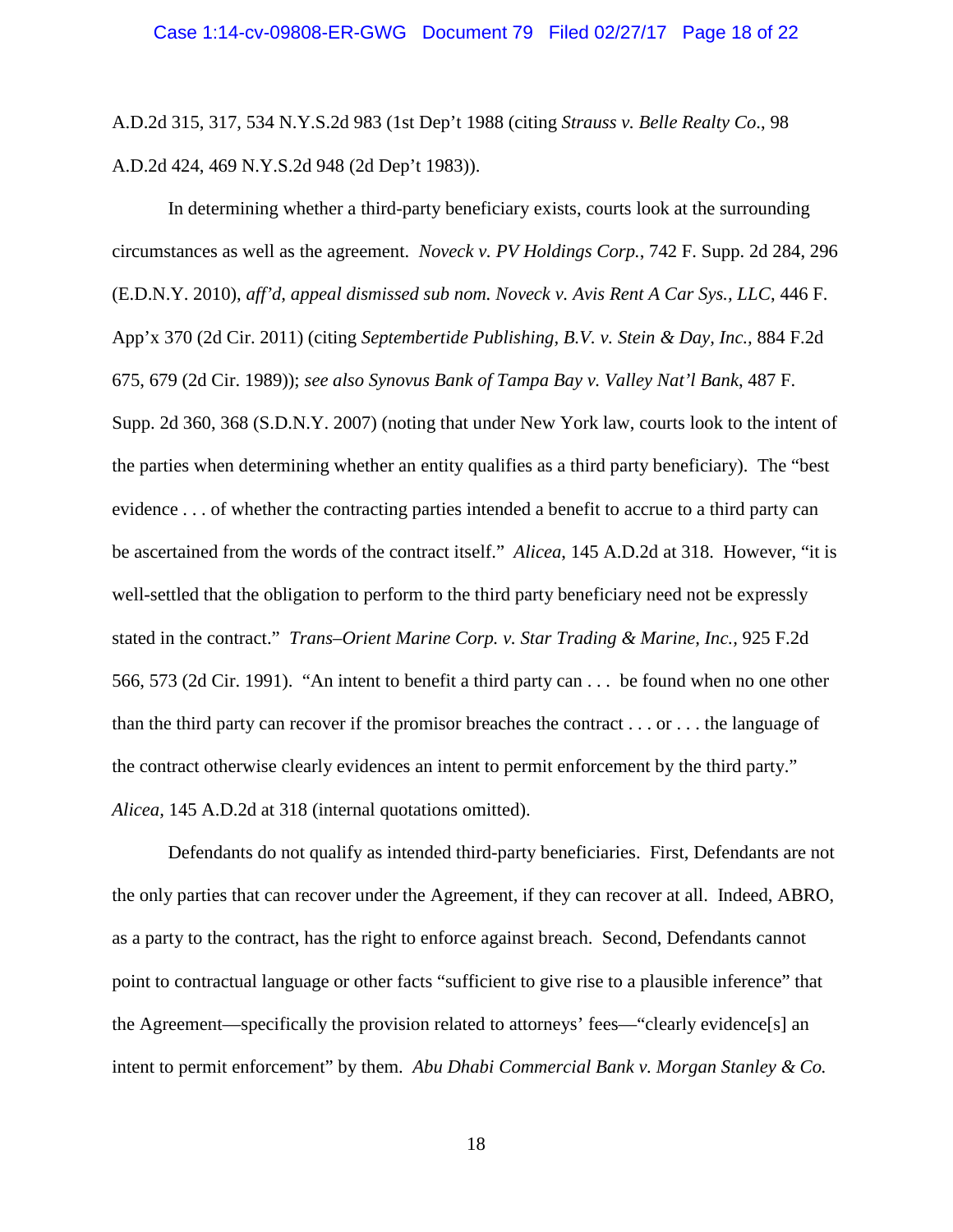*Inc.*, 651 F. Supp. 2d 155, 185 (S.D.N.Y. 2009). It is undisputed that Melohn was neither involved in the negotiation of the settlement between Plaintiff and ABRO nor a signatory to the Agreement. Defs.' 56.1 Stmt. ¶ 179. The Agreement refers to Melohn generally as Plaintiff's former employer, *id.* at 1-2, and also references Melohn in Section Five, which purports to release all claims against ABRO, Melohn, and the companies' employees and representatives. *Id.* at 4. Accordingly, Defendants cannot rely on the Agreement.

In any event, the attorneys' fees and costs provision contained in Section 17—and on which Defendants rely in their counterclaim—does not reference Melohn or its agents as the release provision does, and states in full:

As further mutual consideration for the promises set forth herein, the parties agree that they each are responsible for their own attorneys' fees and costs, if any, and agree that he/it will not seek reimbursement from the other party for attorneys' fees and/or costs incurred in this matter relating to any matters addressed in this Severance Agreement and General Release, except as hereinbefore specified. In the event of any litigation to enforce the provisions of this Severance and Settlement Agreement and General Release, the prevailing party shall be awarded his or its reasonable attorneys' fees and costs.

### *Id.* at 12.

Section 17 references the "mutual consideration for the promises set forth herein," but there is no consideration on the part of the Defendants—the only consideration conceivably referenced in this clause is as between Plaintiff and ABRO. Therefore, the language of the Agreement does not evidence an intent to permit enforcement of Section 17 by the Defendants as beneficiaries of the contract, and Defendants do not have an enforceable right to do so. Furthermore, Defendants have failed to identify any meetings, correspondence, or any other indication of intent to suggest that Melohn was an intended beneficiary. On the contrary,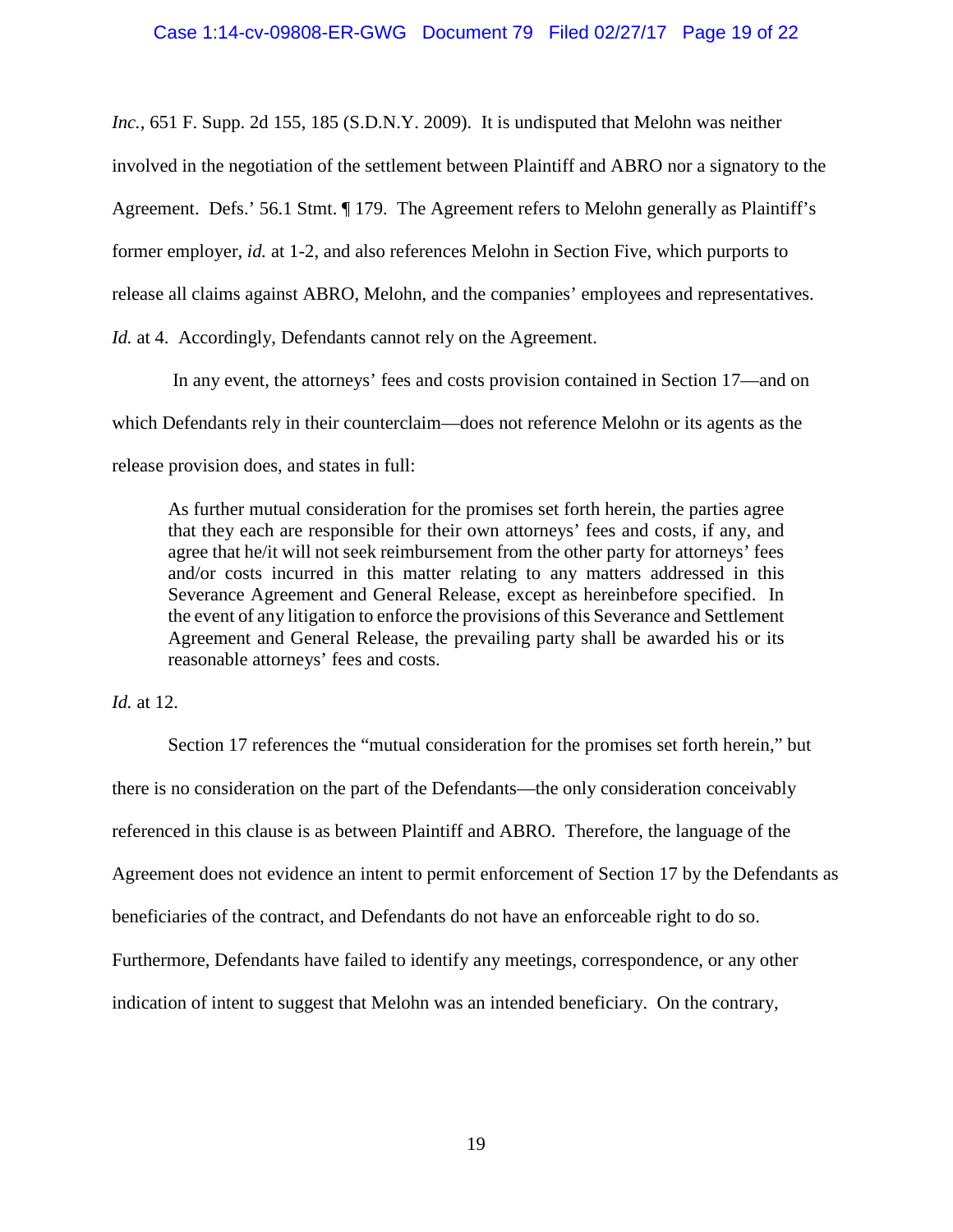### Case 1:14-cv-09808-ER-GWG Document 79 Filed 02/27/17 Page 20 of 22

Melohn was not even aware of the settlement and release signed by Plaintiff until after this litigation began. Melohn Affidavit  $\P$  45.<sup>[13](#page-19-0)</sup>

Therefore, without more, the Court DENIES Defendants' motion for summary judgment on their counterclaim and dismisses the counterclaim as a matter of law.<sup>[14](#page-19-1)</sup>

### **D. FLSA Claims Against Individual Defendants Alfons and Leon Melohn**

Defendants also move to dismiss Plaintiff's claims as to Alfons and Leon Melohn (collectively the "Individual Defendants") on the basis that they were not Plaintiff's employer under the FLSA. Doc. 70 at 24. The FLSA creates liability for any "employer" who violates its terms and an "employer" is defined broadly to include "any person acting directly or indirectly in the interest of an employer in relation to an employee." 29 U.S.C. § 203(d). The FLSA's definition of "employer" may apply to "an individual, partnership, association, corporation, business trust, legal representative, or any organized group of persons," 29 U.S.C. §§ 203(a), (d), and the Department of Labor regulations state that an individual may be employed by more than one employer. 29 C.F.R. § 791.2(a). "Because the statute defines employer in such broad terms,

<span id="page-19-0"></span> $<sup>13</sup>$  Defendants argue in the alternative that the provision in the Agreement regarding waiver of jury trial applies to the</sup> instant litigation. Doc. 70 at 7. For the same reasons, the provision regarding waiver of a jury trial only applies to the parties to the contract, and Defendants have not met their burden to demonstrate they were third party beneficiaries. *See* Agreement § 16 ("The parties hereto…waive any right to trial by jury…").

<span id="page-19-1"></span><sup>&</sup>lt;sup>14</sup> Although Plaintiff does not formally style their opposition as a cross-motion for summary judgment, Plaintiff requests that Defendants' counterclaim be dismissed. *See* Doc. 74 at 4-8. Summary judgment may be rendered in favor of the opposing party even though the opponent has made no formal cross-motion under Rule 56. *See Ramsey v. Coughlin*, 94 F.3d 71, 73 (2d Cir. 1996) ("However, it is generally established that 'the trial court is not precluded from entering summary judgment for the non-movant if, in reality, no factual dispute exists and the non-movant is entitled to summary judgment as a matter of law."") (citing 6 James W. Moore, Moore's Federal Practice ¶ 56.12); *see also Local 33, Int'l Hod Carriers Bldg. & Common Laborers' Union of Am. v. Mason Tenders Dist. Council of Greater N.Y.*, 291 F.2d 496, 505 (2d Cir. 1961) ("[I]t is most desirable that the court cut through mere outworn procedural niceties and make the same decision as would have been made had defendant made a cross-motion for summary judgment."). Here, Defendants have had an adequate opportunity to show that a genuine factual dispute remains or to address the argument in their reply memorandum, *see* Doc. 77 at 2-3, and the Court finds Defendants' arguments unpersuasive.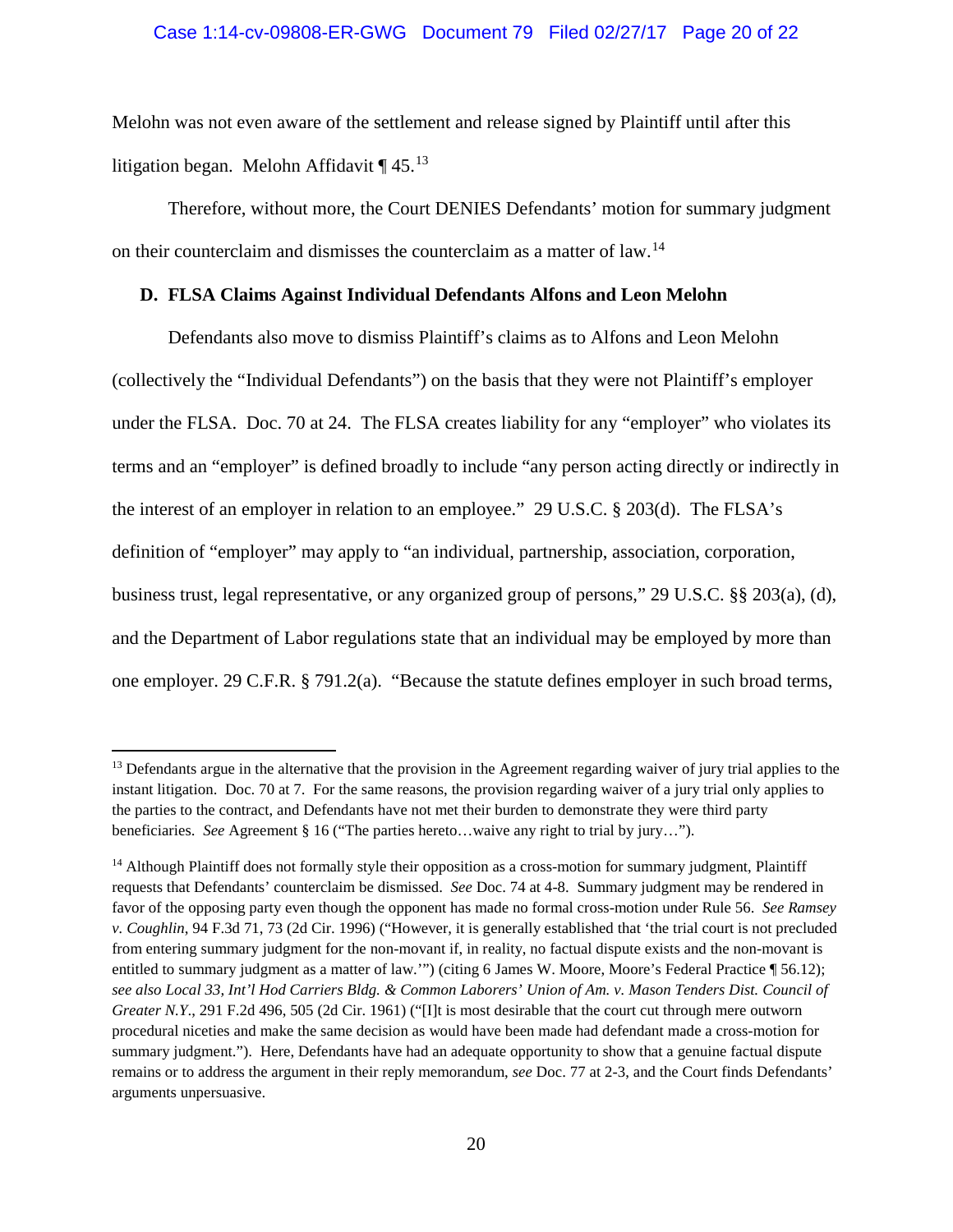# Case 1:14-cv-09808-ER-GWG Document 79 Filed 02/27/17 Page 21 of 22

it offers little guidance on whether a given individual is or is not an employer." *Herman v. RSR Sec. Servs*., 172 F.3d 132, 139 (2d Cir. 1999). "In answering that question, the overarching concern is whether the alleged employer possessed the power to control the workers in question, with an eye to the 'economic reality' presented by the facts of each case." *Id.* (internal citations omitted).

The question of whether an individual is an employer under the FLSA is a mixed question of law and fact and individual employer liability is therefore "rarely suitable for summary judgment." *Berrios v. Nicholas Zito Racing Stable, Inc.*, 849 F. Supp. 2d 372, 393 (E.D.N.Y. 2012); *but see Bravo v. Eastpoint Int'l, Inc.*, No. 99 Civ. 9474 (WK), 2001 WL 314622, at \*2 (S.D.N.Y. Mar. 30, 2001) (dismissing claim against individual as employer under the FLSA because plaintiffs only alleged her status as the owner and chairperson of the employer company and failed to allege any facts establishing her power to control the plaintiff workers or otherwise satisfy the economic realities test); *Spiteri v. Russo*, No. 12 Civ. 2780 (MKB), 2013 WL 4806960, at  $*61$  (E.D.N.Y. Sept. 7, 2013) (granting summary judgment in favor of defendants where, even accepting the plaintiff's factual allegations as true, the plaintiff failed to demonstrate that the economic realities of the plaintiff's work established an employer-employee relationship).

Here, Defendants argue that the Individual Defendants must be dismissed, and Plaintiff offers no opposition to this argument. Without argument or evidence as to whether these two individuals possessed the power to control Plaintiff's work or otherwise satisfy the economic realities test, the Court GRANTS Defendants' motion for summary judgment as to Alfons and Leon Melohn. *See, e.g., Collins v. Goord*, 581 F. Supp. 2d 563, 579 (S.D.N.Y. 2008) (granting summary judgment to defendant on claim as abandoned where claim not mentioned or argued in